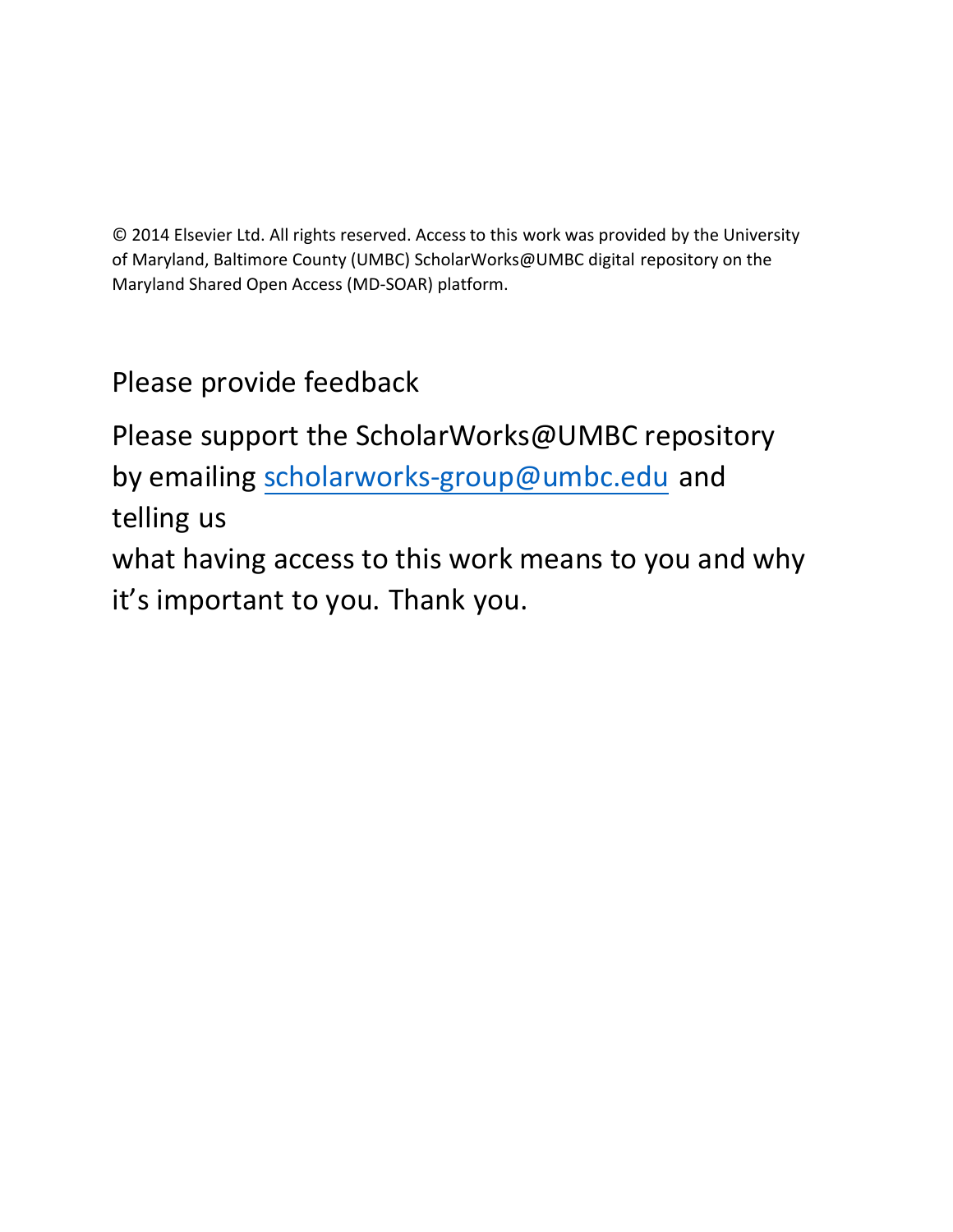

# NIH Public Access **Author Manuscript**

*Soc Sci Med*. Author manuscript; available in PMC 2016 January 01.

# Published in final edited form as:

*Soc Sci Med*. 2015 January ; 125: 163–172. doi:10.1016/j.socscimed.2014.06.028.

# **Neighborhoods and Adolescent Health-Risk Behavior: An Ecological Network Approach<sup>1</sup>**

**Christopher R. Browning**, The Ohio State University

**Brian Soller**, and University of New Mexico

**Aubrey L. Jackson** University of New Mexico

# **Abstract**

This study integrates insights from social network analysis, activity space perspectives, and theories of urban and spatial processes to present an innovative approach to neighborhood effects on health-risk behavior among youth. We suggest spatial patterns of neighborhood residents' nonhome routine activities may be conceptualized as ecological, or "eco"-networks, which are twomode networks that indirectly link residents through socio-spatial overlap in routine activities. We further argue structural configurations of eco-networks are consequential for youth's behavioral health. In this study we focus on a key structural feature of eco-networks—the neighborhood-level extent to which households share two or more activity locations, or eco-network *reinforcement* and its association with two dimensions of health-risk behavior, substance use and delinquency/ sexual activity. Using geographic data on non-home routine activity locations among respondents from the Los Angeles Family and Neighborhood Survey (L.A.FANS), we constructed neighborhood-specific eco-networks by connecting sampled households to "activity clusters," which are sets of spatially-proximate activity locations. We then measured eco-network reinforcement and examined its association with adolescent dimensions of health risk behavior employing a sample of 830 youth ages 12-17 nested in 65 census tracts. We also examined whether neighborhood-level social processes (collective efficacy and intergenerational closure) mediate the association between eco-network reinforcement and the outcomes considered. Results indicated eco-network reinforcement exhibits robust negative associations with both substance use and delinquency/sexual activity scales. Eco-network reinforcement effects were not explained by potential mediating variables. In addition to introducing a novel theoretical and empirical

<sup>1</sup>Thanks to the Special Issue Editors and reviewers for comments on previous versions of the manuscript. The authors acknowledge financial support from the National Institute on Drug Abuse (R01DA032371), the William T. Grant Foundation, the National Science Foundation, and the Ohio State University Institute for Population Research.

<sup>© 2014</sup> Elsevier Ltd. All rights reserved.

Direct correspondence to Christopher R. Browning, Department of Sociology, 238 Townshend Hall, 1885 Neil Ave Mall, Columbus, OH, 43210..

**Publisher's Disclaimer:** This is a PDF file of an unedited manuscript that has been accepted for publication. As a service to our customers we are providing this early version of the manuscript. The manuscript will undergo copyediting, typesetting, and review of the resulting proof before it is published in its final citable form. Please note that during the production process errors may be discovered which could affect the content, and all legal disclaimers that apply to the journal pertain.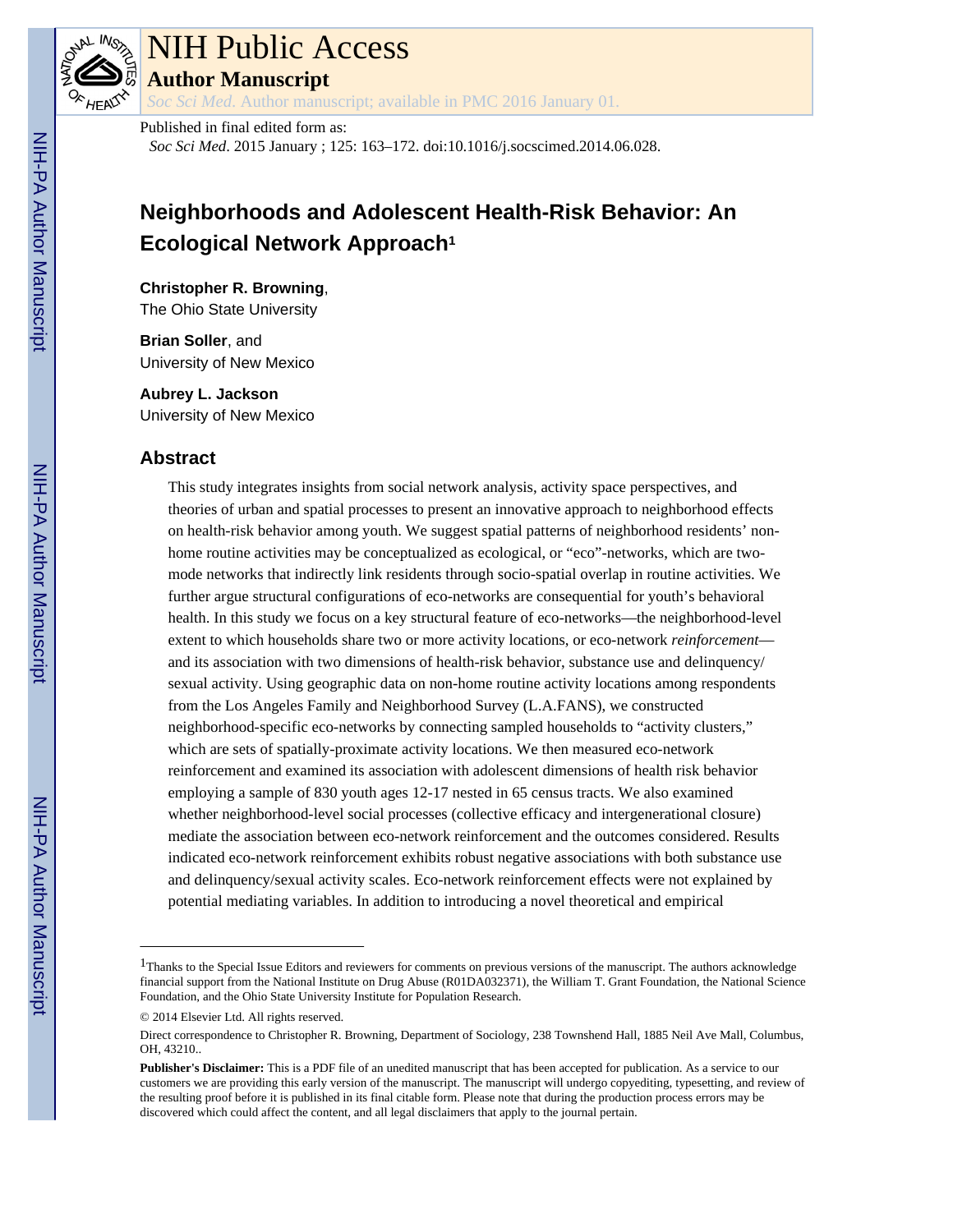### **Keywords**

Neighborhood Effects; Ecological Networks; Health-Risk Behavior; Social Networks

The effect of residential neighborhoods on the health and well-being of youth is a longstanding focus of social science research (Elliott et al., 1996; Leventhal & Brooks-Gunn, 2000). Pioneering work on "neighborhood effects" suggested social and economic characteristics of youths' residential contexts influence various outcomes related to delinquency and health-risk behavior (e.g., violence; Cloward & Ohlin, 1960; Shaw & McKay, 1942). After a mid-century hiatus in research on neighborhoods, theoretical innovations (Kasarda & Janowitz, 1974; Kornhauser, 1978; Wilson 1987) combined with statistical advances (Raudenbush & Bryk, 2002) and large-scale data resources with which to investigate neighborhood contexts (Earls, Brooks-Gunn, Raudenbush, & Sampson, 1995; Sastry, Ghosh-Dastidar, Adams, & Pebley, 2006) prompted a surge in research on neighborhood effects on youth outcomes over the last 30 years (Sampson, Morenoff, & Gannon-Rowley, 2002).

The early phase of this "second wave" of research on neighborhood effects was dominated by theoretical approaches that emphasized the role of cohesive informal social networks in setting the structural conditions for the emergence of effective norms regulating youth health-risk behavior (Kasarda & Janowitz, 1974; Kornhauser, 1978). But recent empirical research has found mixed support for the claim that dense, closely tied informal social networks yield benefits for neighborhood residents (Bellair & Browning, 2010; Bellair, 1997; Browning, Dietz, & Feinberg, 2004; Pattillo, 1998). Consequently, questions regarding the extent and nature of neighborhood social network influence on youth wellbeing remain unsettled.

In this study we present an alternative, ecologically-based approach to conceptualizing and operationalizing beneficial neighborhood networks for youth. Our approach integrates insights from social network analysis (Granovetter, 1973; Robins and Alexander, 2004), activity space perspectives (Browning & Soller 2014; Kwan, 2009; Kwan et al., 2008), and theory on urban social and spatial processes (Jacobs, 1961; Sampson, Raudenbush, & Earls, 1997; Wilson, 1996). Specifically, we focus on structural characteristics of neighborhoodbased ecological (or "eco-") networks, which capture the extent to which residents intersect in space when they engage in their non-home, routine activities. In social network terminology, eco-networks represent "two-mode" networks that are comprised of two distinct "node sets." The first node set consists of neighborhood residents, and the other set consists of residents' activity spaces. Residents and activity spaces are linked through residents' participation in routine actions within activity spaces. We argue structural characteristics of eco-networks influence neighborhood-level processes—notably, the collective capacity to supervise and socialize local youth (Bronfenbrenner, 1979; Coleman,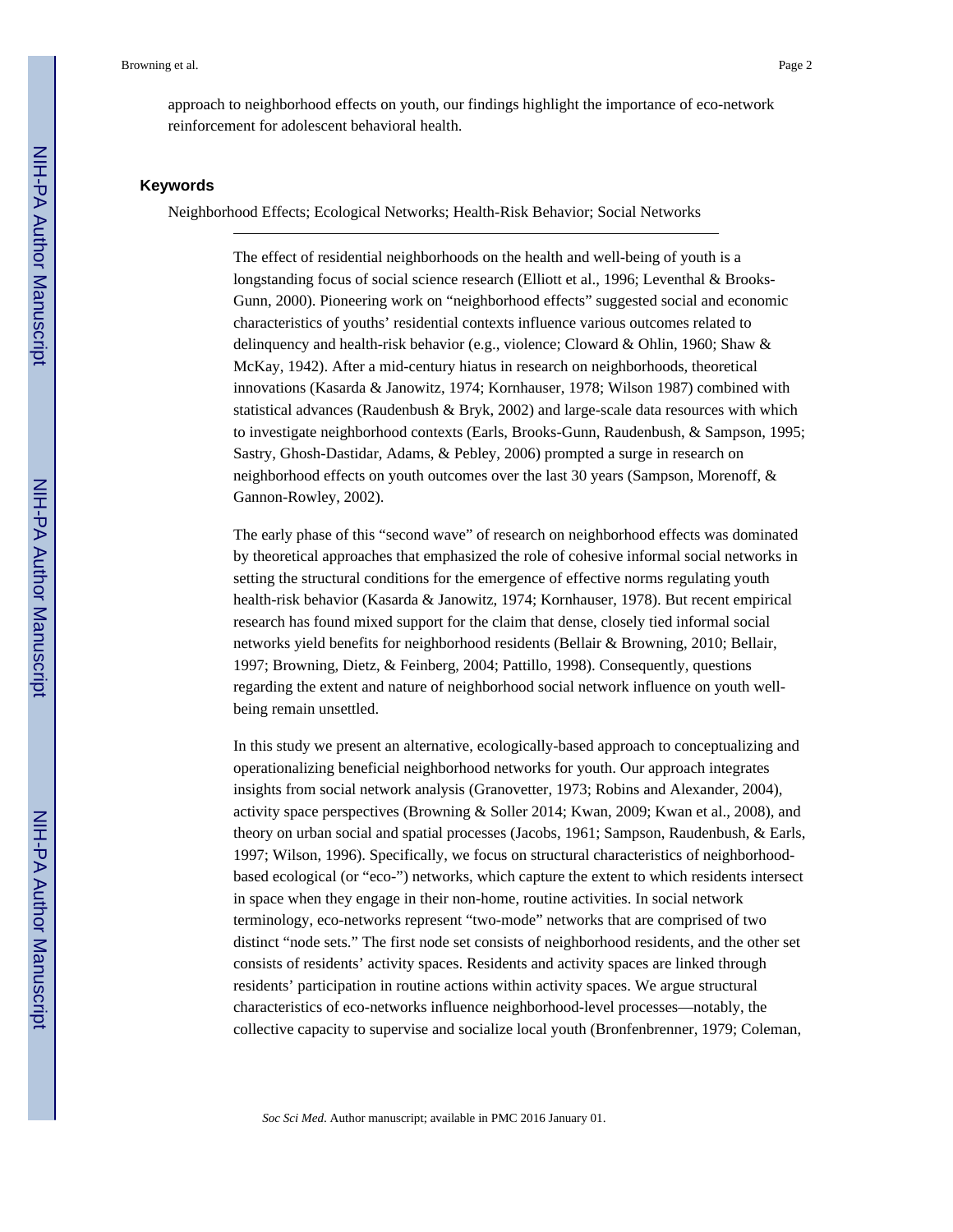1988; Sampson, Morenoff, & Earls, 1999; Wilson 1996)— with implications for adolescent health-risk behavior.

In this study, we consider the association between the extent to which households share two or more activity locations (i.e., "reinforcement") within eco-networks and two dimensions of health-risk behavior—substance use and delinquency/sexual activity. We then consider whether neighborhood-level collective efficacy and intergenerational closure mediate any observed associations between eco-network reinforcement and adolescent health risks. We employ unique geo-coded data on the routine activities of a large sample of households from the Los Angeles Family and Neighborhood Survey (L.A.FANS). These data allow us to investigate the health consequences of eco-networks for urban youth—previously neglected in research on neighborhoods, networks, and health-risk behavior.

# **Background**

Drawing on the systemic model of community organization (Kasarda & Janowitz, 1974), late 20<sup>th</sup> century proponents of social disorganization theory highlighted cohesive informal neighbor networks—comprised of frequently interacting individuals who maintain strong connections to one another—as the most effective means for establishing and maintaining informal social control over crime and other social ills. Scholars such as Kornhauser (1978) and Sampson (1988) articulated theoretical models linking variation in levels of intraneighborhood informal social ties with the collective capacity to achieve pro-social behavioral health outcomes for youth. Yet empirical findings on the benefits of social networks for neighborhood crime and youth wellbeing have been mixed (Bellair, 1997; Pattillo, 1998; Browning, Feinberg, & Dietz 2004). Additionally, community network studies suggest most strong social ties maintained by contemporary urban residents extend beyond the local neighborhood (Fischer, 1982; Wellman, 1979). These findings have led to a shift away from the study of cohesive interpersonal networks as primary sources of local social organization relevant for promoting adolescent behavioral health.

Instead, researchers increasingly have focused on neighborhood normative orientations toward local youth—irrespective of the level of neighborhood informal social interaction as critical determinants of health-related outcomes. Collective efficacy theory (Sampson, Morenoff, & Earls, 1997; Morenoff, Sampson, & Raudenbush, 2001), for instance, calls into question the regulatory role of social network ties, pointing to high expectations for informal social control of youth as the key neighborhood-level factor limiting the prevalence of delinquency and other health-compromising behaviors. Indeed, evidence indicates that collective efficacy has a protective effect on the occurrence of adolescent health risk behaviors such as risky sexual activity (Browning, Leventhal, & Brooks-Gunn, 2005), alcohol and marijuana use (Erickson et al 2012), and violence (Maimon and Browning 2010). The collective efficacy approach downplays the importance of strong informal social ties among neighbors, suggesting they are insufficient to produce effective informal social control (Sampson et al., 1999). Consistent with this claim, Morenoff et al. (2001) and Browning et al. (2004) found no evidence of direct effects of the extent of informal social interaction on rates of violence in Chicago neighborhoods.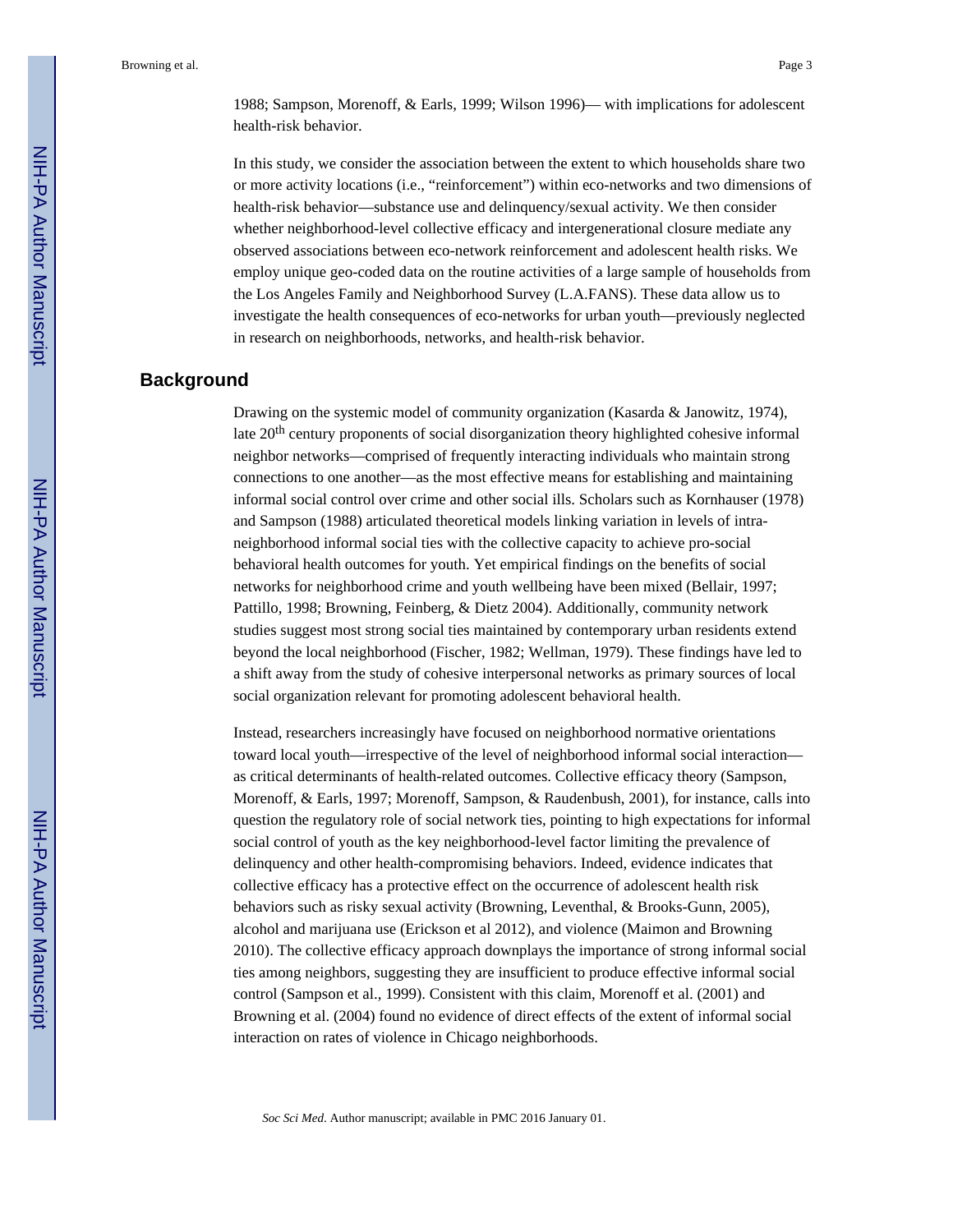Although contemporary approaches to informal neighborhood social control tend to place less importance on residents' strong ties, theory and research highlights the pro-social benefits of residents' *weak* ties. Granovetter (1973) notes weak ties involve lower expectations for reciprocal exchange and are less time-consuming and emotionally intense than strong ties. But weak ties are important for community cohesion because they provide communication linkages (i.e., "bridging ties") across local cliques. Absent weak ties, community networks may become fragmented regardless of the abundance of strong ties. Extending Granovetters' theory, Bellair (1997) argues high levels of infrequent interaction among neighbors reflect the presence of weak ties in communities. Bellair's study of neighbor networks and crime found the combination of frequent and infrequent (i.e., one or more times per year) interactions among neighbors (but not frequent interactions alone) best helped residents combat crime in the local environment.

Findings on the beneficial role of weak social ties suggest the potential importance of more casual forms of interaction for understanding neighborhood social organization. In what follows, we consider an alternative network approach to neighborhood influence on youth behavioral health emphasizing the interconnectedness of people and local places. We argue the intersection of neighborhood residents in space while engaged in routine activities captures the ecological preconditions for the emergence of neighborhood social processes relevant for the control of adolescent health risk behavior. Structural patterns of spatial overlap in community members' routine activities—features of eco-networks—represent an important mechanism through which residents establish effective monitoring of public space; baseline levels of familiarity, casual information exchange, trust, reinforcement of place-based conventional behavioral norms; and integration of local youth into mainstream institutions and practices.

#### **Ecological network precursors to neighborhood social organization**

We integrate insights from Jacobs' (1961) theory of street ecology with sociological approaches to neighborhood effects to develop a novel theoretical and empirical approach centered on how eco-networks influence youth developmental outcomes. First, Jacobs argues diverse and spatially-distributed neighborhood routine activity opportunities bring residents onto the street as they travel to and from shared local destinations (school, commerce, work, etc.). Shared connections to routine activity locations and associated conventionally-oriented street activity generate the ecological basis for effective monitoring of public areas—or "eyes on the street" (Jacobs 1961; Browning and Jackson 2013). That is, neighborhood residents must jointly use routine activity spaces in order to collectively engage in their informal social control. Eco-networks capture the structure of residents' copresence at routine activity locations (Browning and Soller 2014).

Second, Jacobs also suggests residents who intersect in public space frequently will develop familiarity and a "web of public trust." Eco-network ties typically will not lead to the formation of conventionally-understood social network ties based on friendship or even acquaintanceship. But neighborhood residents are unlikely to develop familiarity and trust without spatial overlap in routine activities and the repeated encounters such overlap implies (Jacobs, 1961). It is this network of public familiarity and trust that is critical for casual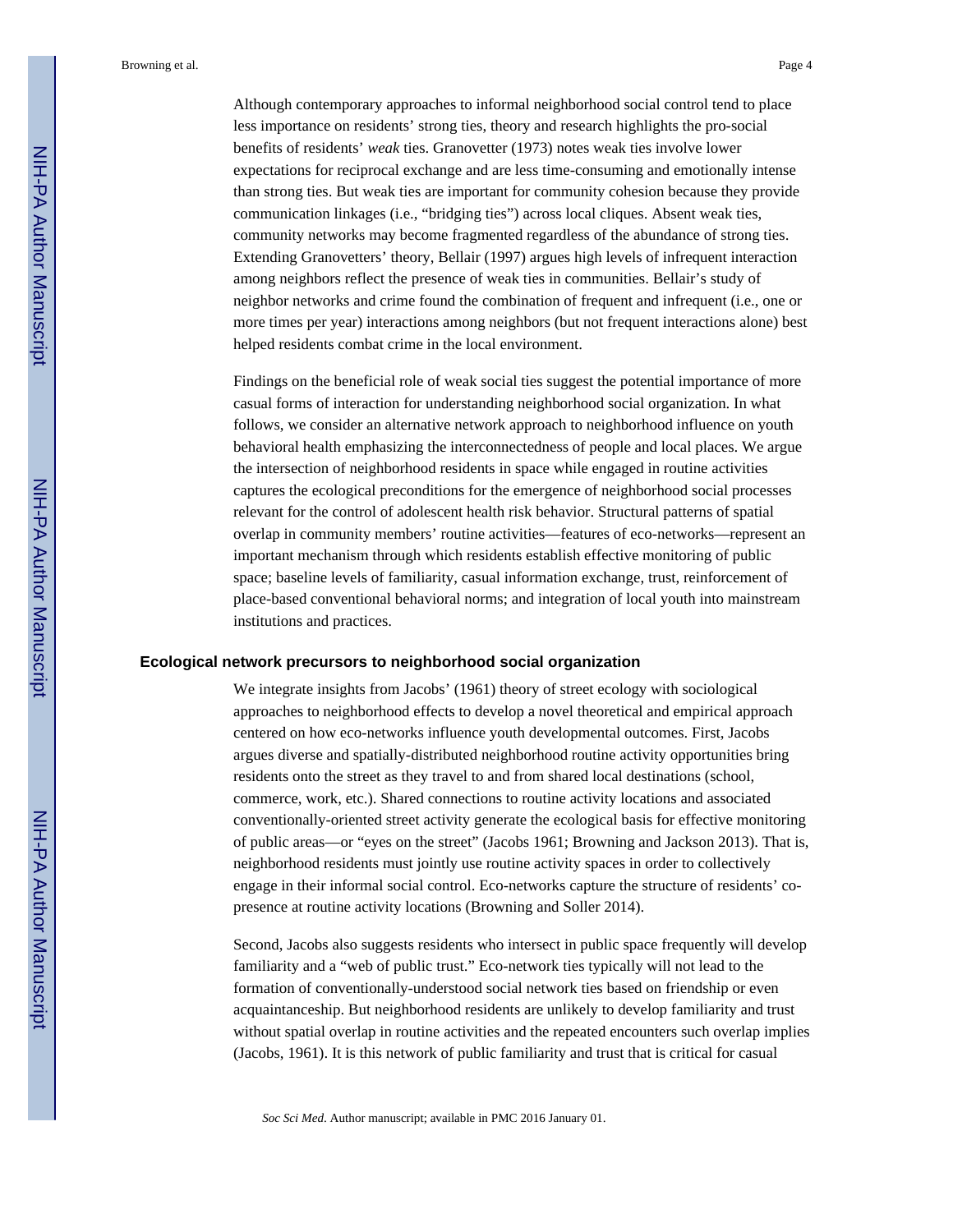information dissemination, generating shared expectations for public behavior, and promoting a willingness to intervene to enforce behavioral norms—that is, Sampson's notion of collective efficacy. Consequently, we expect any observed protective effects of eco-network structure to be partially mediated by collective efficacy, including the intergenerationally oriented willingness to support and supervise local youth. Thus, features of eco-networks capture the structural precursors of sources of neighborhood-based social organization (collective efficacy and norms of intergenerational support and control) that are consequential for the prevalence of adolescent health-risk behavior.

Third, extensively shared conventional routines embed local youth in a broader environment characterized by predictable, pro-social patterns of activity. Consistent with Wilson's (1987; 1996) argument regarding the detrimental effects of "social isolation," youth who intersect with neighborhood residents on their way to work, going to school, or engaging in other activities revolving around family support or collective life (e.g., grocery shopping, going to a place of worship) will be more effectively drawn into the conventional institutions that shape, and benefit from, these seemingly trivial day-to-day activities. The more consistently daily exposures anchor urban households in the collective experience of conventional institutions such as education, employment, and family life, the more likely resident youth are to view risky and illegal activity as disruptive of conventional goals. Accordingly, we expect embeddedness in interconnected eco-networks—which capture conventional routine activities—to increase the social costs of engaging in a range of health-risk behaviors including those less likely to occur in public space (e.g., substance use and sexual activity).

In sum, shared routine activities as captured by interconnected eco-networks provide effective monitoring, casual information exchange, trust, and reinforcement of behavioral expectations associated with the use of public space while also embedding local youth in the day-to-day public activities of conventional institutional life, with potentially important socialization implications. Thus, the eco-network approach further challenges the emphasis on strong interpersonal ties as the glue that binds local communities and generates effective informal social control (Bellair & Browning, 2010; Browning, Feinberg, and Dietz 2004; Sampson et al., 1997). Below, we provide a technical introduction to our approach, emphasizing the concept and measurement of eco-network *reinforcement*—a key structural feature of neighborhood eco-networks we hypothesize influences adolescent behavioral health.

#### **Neighborhood eco-networks**

Social network analysts emphasize interdependence among social units and view the world as patterns of relations among actors (Papachristos, 2010). In graph theoretic terminology, networks are comprised of "nodes" (i.e., actors, settings, etc.) and "ties" (i.e., relations between nodes). The eco-networks we focus on are comprised of the following two node sets: (1) neighborhood households, and (2) residents' activity location clusters. Activity location clusters represent sets of geographically-proximate routine activity locations (Inagami, Cohen, & Finch, 2007; Kwan, 2009). Households are tied to activity location clusters when one or more household members' activities take place within a cluster. Thus, households within each neighborhood are indirectly tied through shared participation in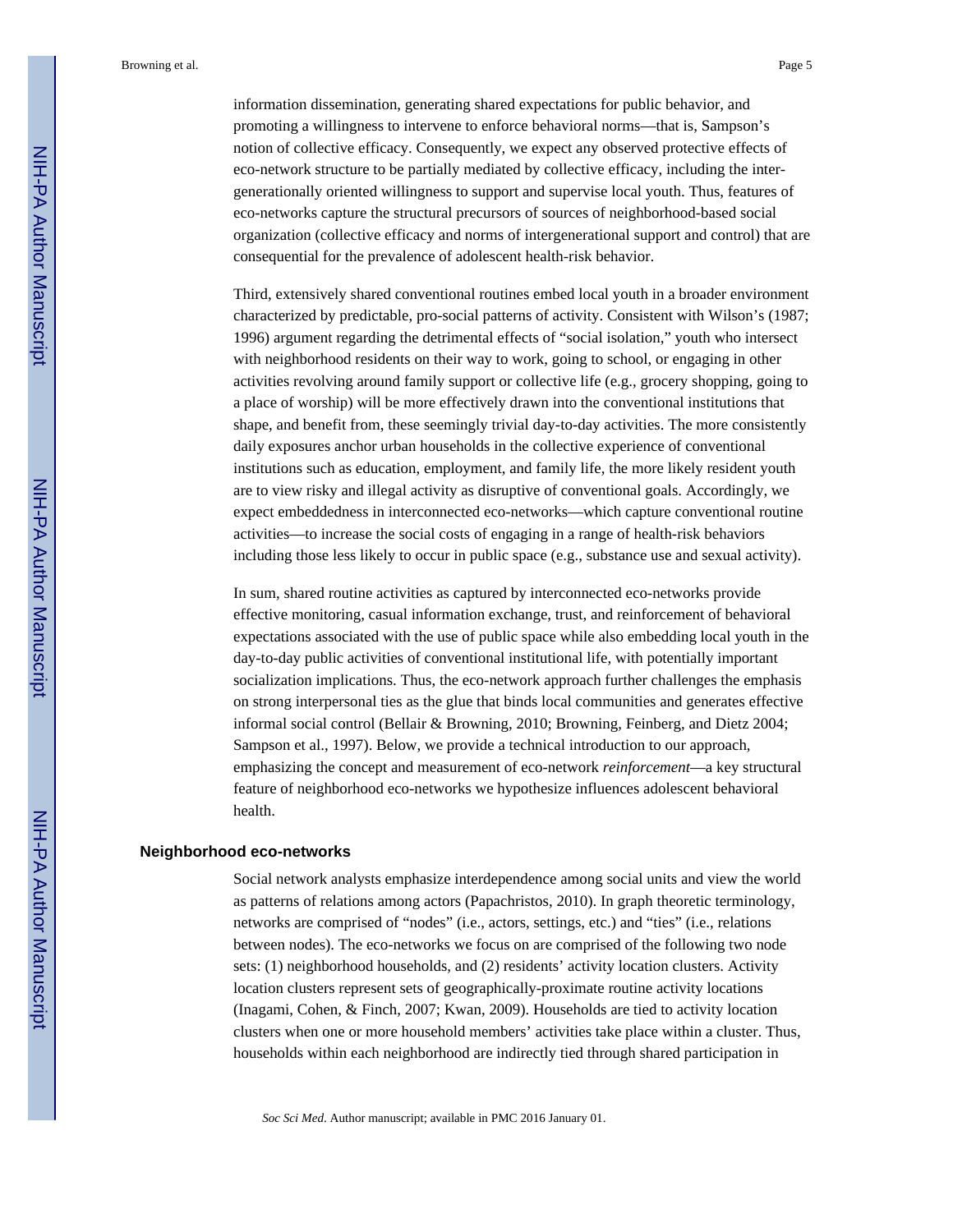activity clusters, while clusters are indirectly tied through households. Figure 1 visually depicts a hypothetical neighborhood's eco-network. In this figure, households are directly tied to activity locations, which are denoted by Xs. The colorings of the Xs and the grey ellipses enclosing them demarcate activity location clusters, which may be located within or outside the neighborhood. Dashed lines represent neighborhood boundaries. Households are indirectly tied if they share activities within the same activity location cluster.

#### **Reinforcement in eco-networks**

Within eco-networks, reinforcement refers to tendencies for neighborhood residents to engage in shared activities within two or more routine activity clusters. High levels of reinforcement capture more frequent opportunities for spatial intersection among residents (Robins and Alexander 2004).

In two-mode eco-networks, reinforcement represents a basic form of network "closure" defined by the linkage of two households through a 4-cycle. For instance, as depicted in Figure 2, Panel A, *i* and *j* engage in an activity within Cluster 1, while *i* (but not *j*) engages in an activity within Cluster 2. This relation represents an open 3-path because *i* and *j* share one activity location but the 3-path is left open by a non-shared location. We operationalize the tendency toward shared routine activity locations within an eco-network as the percentage of 3-paths with the network that are closed (i.e., 4-cycles as depicted in Panel B of Figure 2). The relation between households *i* and *j* in Panel B represents a 4-cycle that includes a 3-path  $(i-1-j)$  that is closed by *i* and *j* both engaging in an activity in Cluster 2.

Reinforcement within two-mode networks reflects aggregate tendencies for network actors to connect to the same set of groups (in our case, locations) as other actors (Opshal, 2013). With respect to neighborhood eco-networks, we hypothesize that higher levels of reinforcement will increase the capacity for shared monitoring of public spaces and promote familiarity and trust. Because reinforcement captures the aggregate extent to which household dyads share more than one activity location, increasing reinforcement is also likely to be associated with interactions beyond passive familiarity, such as actual acquaintanceship. We argue, however, that the weak, routine activity location-anchored network ties associated with higher levels of reinforcement are likely to be productive for the emergence of shared informal social control. Moreover, a key feature of reinforcement in two-mode networks is the linkage of actors through multiple locations (e.g., *i* and *j* close the 3-path through a shared location). Thus, the measure is not capturing closure through actors' ties to the *same* location (e.g., a highly centralized structural pattern), but rather a structure that allows for dissemination of norms and information more extensively *across* activity locations.

#### **The present study**

We examine the association between reinforcement in neighborhood eco-networks and two dimensions of health-risk behaviors. We first test whether eco-network reinforcement is associated with a multi-item measure of substance use. We then consider links between reinforcement and a second dimension of problem behavior combining multiple indicators of delinquency and the occurrence of sexual activity during adolescence (see dependent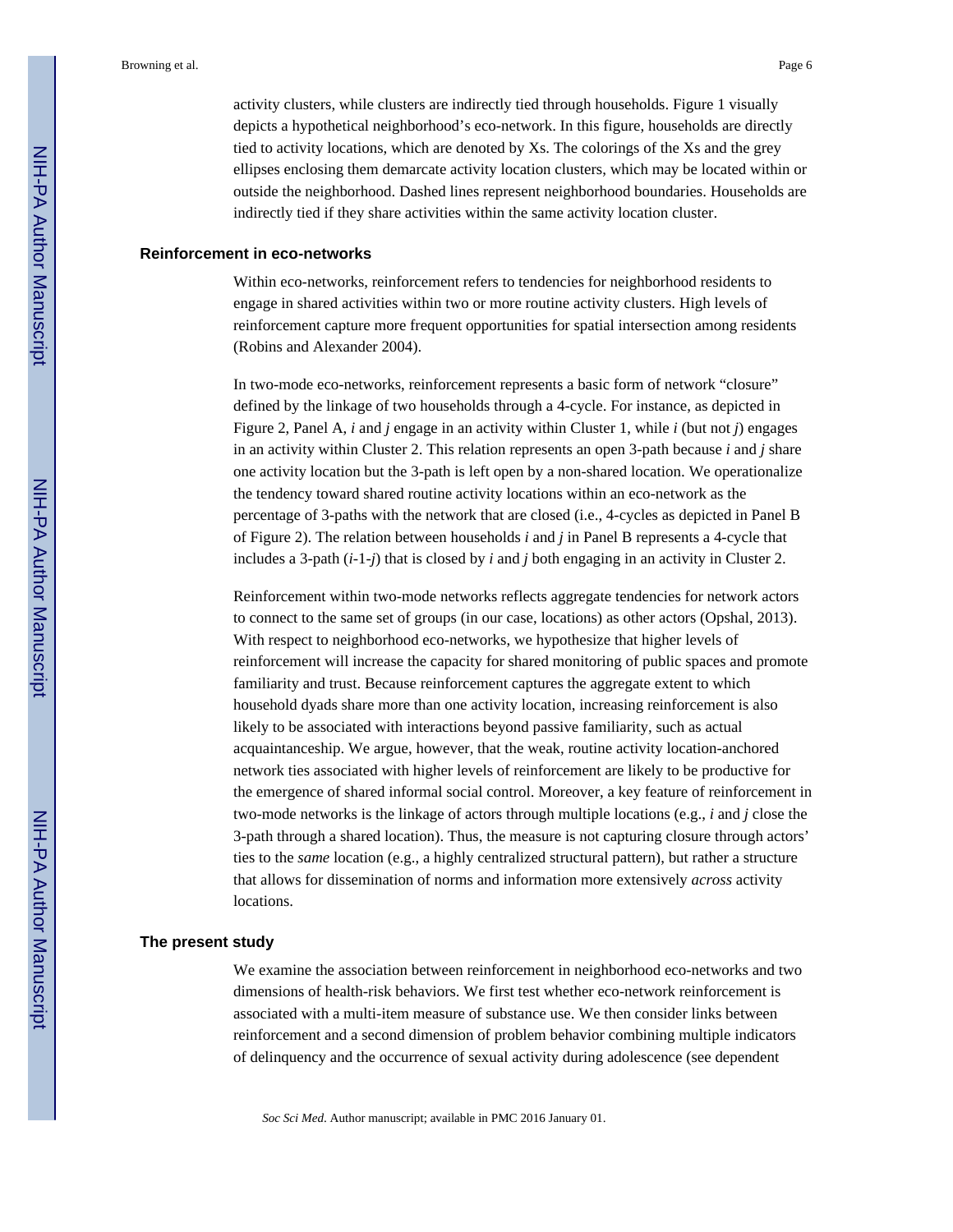measures below). These outcomes have been linked with a variety of physical and mental health implications for youth. Adolescent substance use has been associated with accidental injuries (Boden & Fergusson, 2011) and poor mental health (Hallfors et al., 2004). In addition to the direct health implications of participation in delinquent activities such as violence, arrest and institutionalization for juvenile offenses is linked to numerous markers of poor mental health for adults (Lanctôt, Cernkovich, & Giordano, 2007; Massoglia 2008, while early onset of sexual behavior exposes adolescents to a wide range of adverse outcomes, such as sexually transmitted infections (Weinstock, Berman, & Cates, 2004), unintended/unwanted pregnancies (Santelli & Melnikas, 2010), and poor mental health (Hallfors et al., 2004; Meier, 2007). We consider the effects of eco-network reinforcement after controlling for individual and household characteristics, and a host of neighborhood structural and social process controls. We then examine the extent to which collective efficacy and expectations for intergenerational support and supervision (hereafter "intergenerational closure") mediate any observed association between eco-network reinforcement and adolescent risk-taking.

# **Data and Methods**

We use data from wave 1 of L.A.FANS and the 2000 decennial census. Wave 1 of L.A.FANS was conducted between 2000 and 2001 and includes a stratified random sample of 65 census tracts in Los Angeles County. Although the sample covers the entire income range, high-poverty tracts were oversampled. Households were randomly selected within each tract, and those with children were oversampled. Within each household a randomly selected adult (RSA) was interviewed. If children under age 17 lived in the household, then the primary caregiver (PCG), if not the RSA, a randomly selected child (RSC), and one of the child's siblings (SIB) if present, also were interviewed.

Because the L.A.FANS sampling design is based on 1990 tracts, we apply the 2000 data to the 1990 tract boundaries (see Peterson et al. 2007 for information on crosswalk procedures). We use tracts to approximate neighborhood boundaries consistent with the L.A.FANS sampling strategy.

#### **Study sample**

We use information provided by L.A.FANS respondents to measure neighborhood social processes (e.g., eco-network reinforcement, collective efficacy), all individual-level covariates, and the dependent variables. Approximately 2,600 RSAs provided information on neighborhood collective efficacy and household-level social capital. Nearly 2,600 RSAs/ PCGs provided valid location information of non-home activities used to reconstruct tractlevel eco-networks. Analytic samples for the three outcomes investigated in this analysis consist of RSCs and SIBs (i.e., adolescent respondents) between the ages of 12 and 17. Our analytic sample includes 830 adolescent respondents nested in 65 census tracts. Descriptive statistics are displayed in Table 1. Consistent with of the demographics of Los Angeles County, Latinos comprise a large proportion of our sample; 55% of sampled adolescent respondents are Latino, 24% are white, 11% are black, and 10% identify as another race/ ethnicity. Additionally, 24% of sampled respondents are first generation immigrants.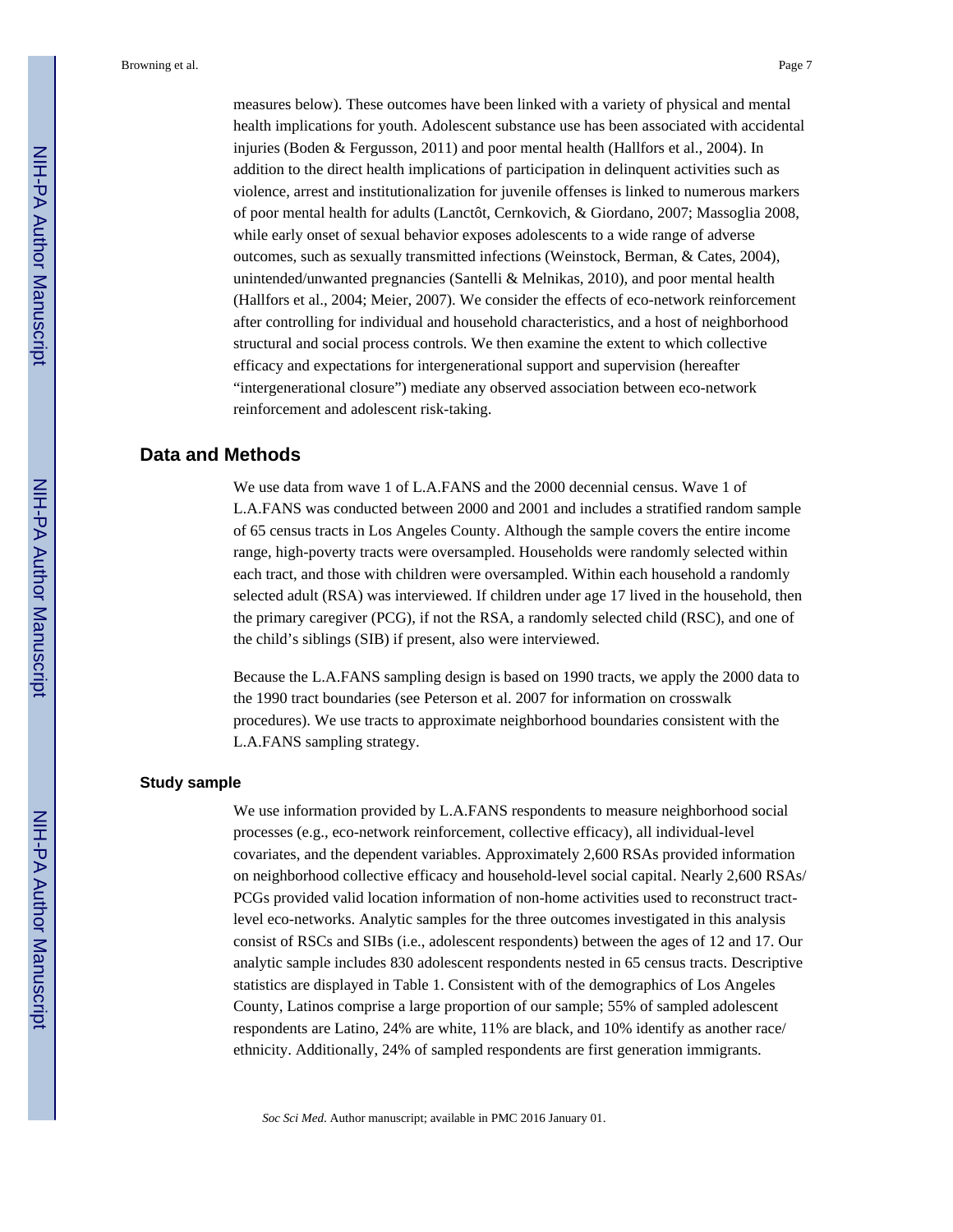#### **Dependent variables**

Building on Frank et al. (2007), we consider two scales of health-risk behavior—substance use and delinquency/sexual activity. The substance use scale is composed of four items capturing whether the respondent (1) drank alcohol, (2) smoked cigarettes, (3) used marijuana, or (4) used other drugs (such as crack, cocaine, speed, methamphetamines, heroin, LSD or inhalants) ( $no = 0$ ,  $yes = 1$ ). The delinquency/sexual activity scale is based on responses (yes/no) to the following questions: (1) "In the past 30 days, did you ever carry a hand gun?", (2) "Have you been a member of a gang in the past 12 months?", (3) "Have you ever run away, that is, left home and stayed away at least overnight without your parent's", (4) "Have you ever had sexual intercourse, that is, made love, had sex, or gone all the way with a person of the opposite sex?" (no = 0, yes = 1). The scale composition was based on factor analyses of the total set of items, revealing evidence of substance use and delinquency dimensions; the occurrence of sexual activity loaded highly on the delinquency factor, leading to the decision to incorporate this item into the delinquency scale (see also Frank et al 2007).

#### **Ecological networks**

One key innovation of L.A.FANS is the gathering of geographic coordinates for respondents' non-home routine activities. Such data are not available in any other largescale probability study of urban residents that contains rich information on individual, household, and neighborhood characteristics. Respondents provided location information (subsequently geocoded to latitude and longitude coordinates) for a number of household members' routine activities. We use non-home activity locations of the RSA (including those who also are the PCG) and of the RSC (if present) to construct neighborhood econetworks for each tract in L.A.FANS. RSC activity locations are reported by the PCG. Potential activities include grocery shopping, healthcare, a place other than home or work where the RSA spends the most time, school, employment, religious services, relatives' homes, childcare, and non-home locations where the child spends the night. We exclude locations with invalid XY coordinates, as well as locations outside California because they are unlikely to be part of the respondents' daily routines. On average, households reported 5.04 non-home activities with valid XY coordinates. Due to overlapping locations for activities, the average number of unique locations per household—as defined by valid geographic coordinates—is 4.2.

To measure neighborhood eco-networks, we first apply a k-means clustering strategy to the XY coordinates of all non-home locations among every household in LAFANS. This procedure groups activity locations into a pre-determined number (which equals *k*) of mutually-exclusive point clusters on the basis of distance in space (Kaufmann & Whiteman, 1999). The k-means clustering algorithm selects random coordinates to serve as base points (i.e., centroids) to which other data points are assigned (Kanungo et al., 2002). Points are placed into respective clusters based on distance from these centroids, with points being matched to the closest centroid. This process is repeated whereby new centroids are selected and each point is again matched with its nearest centroid. The process concludes when the mean squared distance from each point to its nearest centroid is minimized. When this criterion is reached, each point within the study area is matched with its appropriate centroid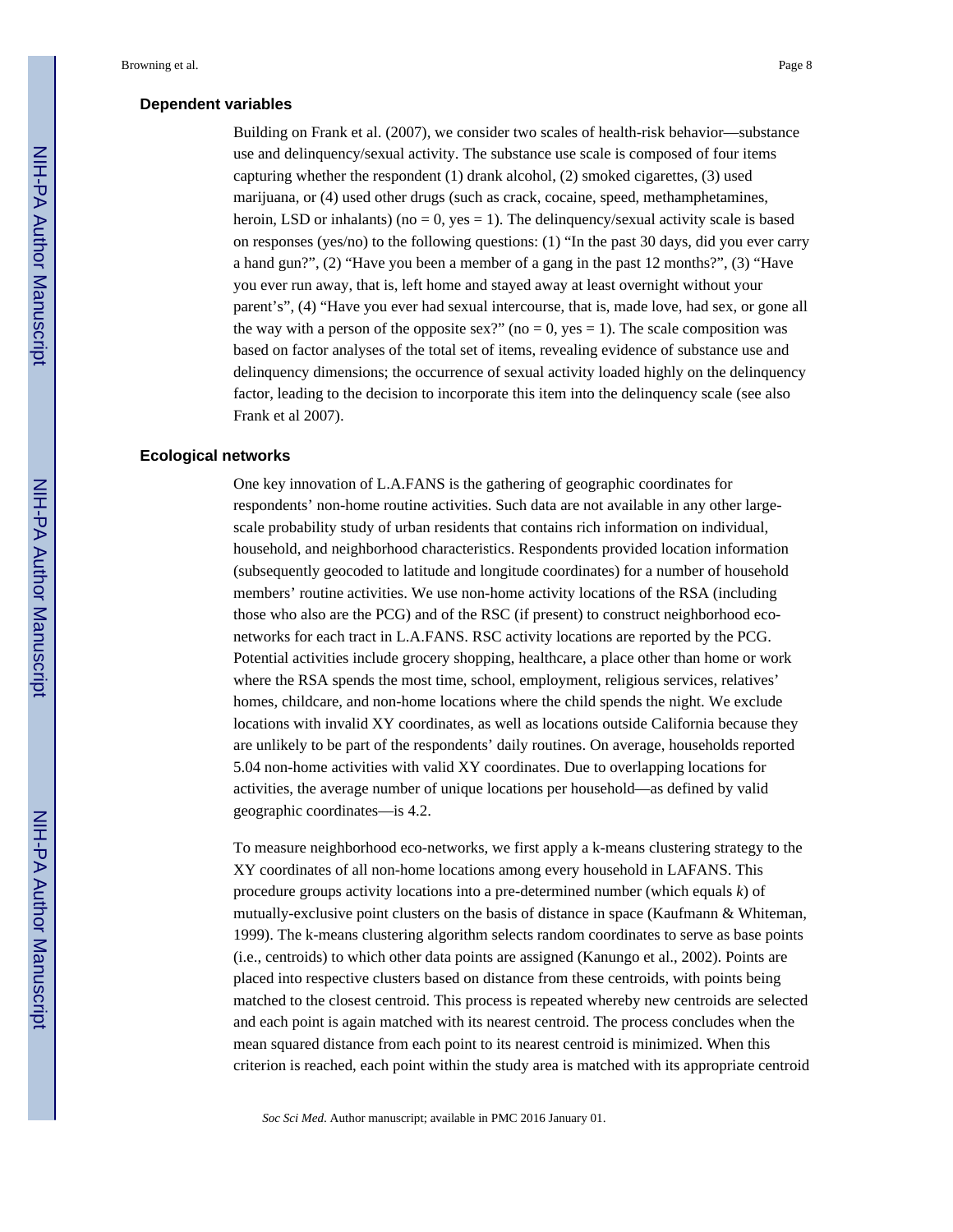thus placing it in its respective set of activity location settings—which we term "activity location clusters."

In this study, we chose  $k=2,500$  because this number of clusters minimized the median within-cluster distance between routine activity location XY coordinates (38 meters at the 50th percentile) while also allowing for detection of co-location within the network. Although more precision could be achieved by limiting the distance between activity location points that define a cluster, this approach comes at the expense of network tie detection (in the extreme case of within cluster distance minimization, we would detect no network ties). We also note that the distance between activity locations within clusters varies across clusters (e.g., at the  $75<sup>th</sup>$  percentile, the median within-cluster distance between routine activity location XY coordinates is 317 meters; at the  $95<sup>th</sup>$  percentile, it is 602 meters; maximum distances between points at  $50<sup>th</sup>$ ,  $75<sup>th</sup>$ , and  $95<sup>th</sup>$  percentiles are 160, 416, and 738 meters, respectively). Our approach captures tendencies to co-locate that, *in the aggregate,* are hypothesized to capture ecological structures relevant for neighborhood social organization and youth outcomes. Clusters with the largest distances between points tend to be clustered at the outskirts of the metropolitan area—areas with lower population densities where shared spaces may plausibly involve larger physical areas. As an empirical check, we ran analyses based on  $k = 3,000$  and  $k = 2,000$  clusters. Results from these supplementary analyses corroborate our findings regarding the link between network reinforcement and adolescent risk. On average, each cluster contained 2.14 unique activity locations (min=1, max=12).

After identifying activity clusters for all non-home locations in LAFANS, we generate twomode eco-networks for each of the 65 census tracts in the sample. The first mode consists of households within the tract. On average, there are 39.80 households within each residential tract-network. The second mode consists of the activity clusters containing one or more activity locations for sampled households in the focal tract. On average, there are 84.92 clusters per network (min=46, max=139). All households exhibit at least one tie in 41 of the networks. But in 5 networks, two households have no ties, and in 19 networks just one household has no ties.

### **Reinforcement in eco-networks**

We use the two-mode clustering coefficient *C* to measure the extent of reinforcement in neighborhood eco-networks (Robins & Alexander, 2004). Robins and Alexander's coefficient *C* takes as its denominator the number of 3 paths (labeled  $L_3$ ), that occur in a two-mode network. In our study 3-paths occur when two households are connected through a shared activity cluster (see Panel B in Figure 2). The numerator  $(4*C_4)$  represents four times the number of 3-paths that are closed by being part of a 4-cycle  $(C_4)$ , or a relation where two households are connected through two distinct activity clusters.  $C_4$  is multiplied by 4 because every  $C_4$  configuration contains four  $L_3$  configurations. Conceptually, this measure captures overall tendencies for 3-paths to become closed 4-cycles and is formally defined as: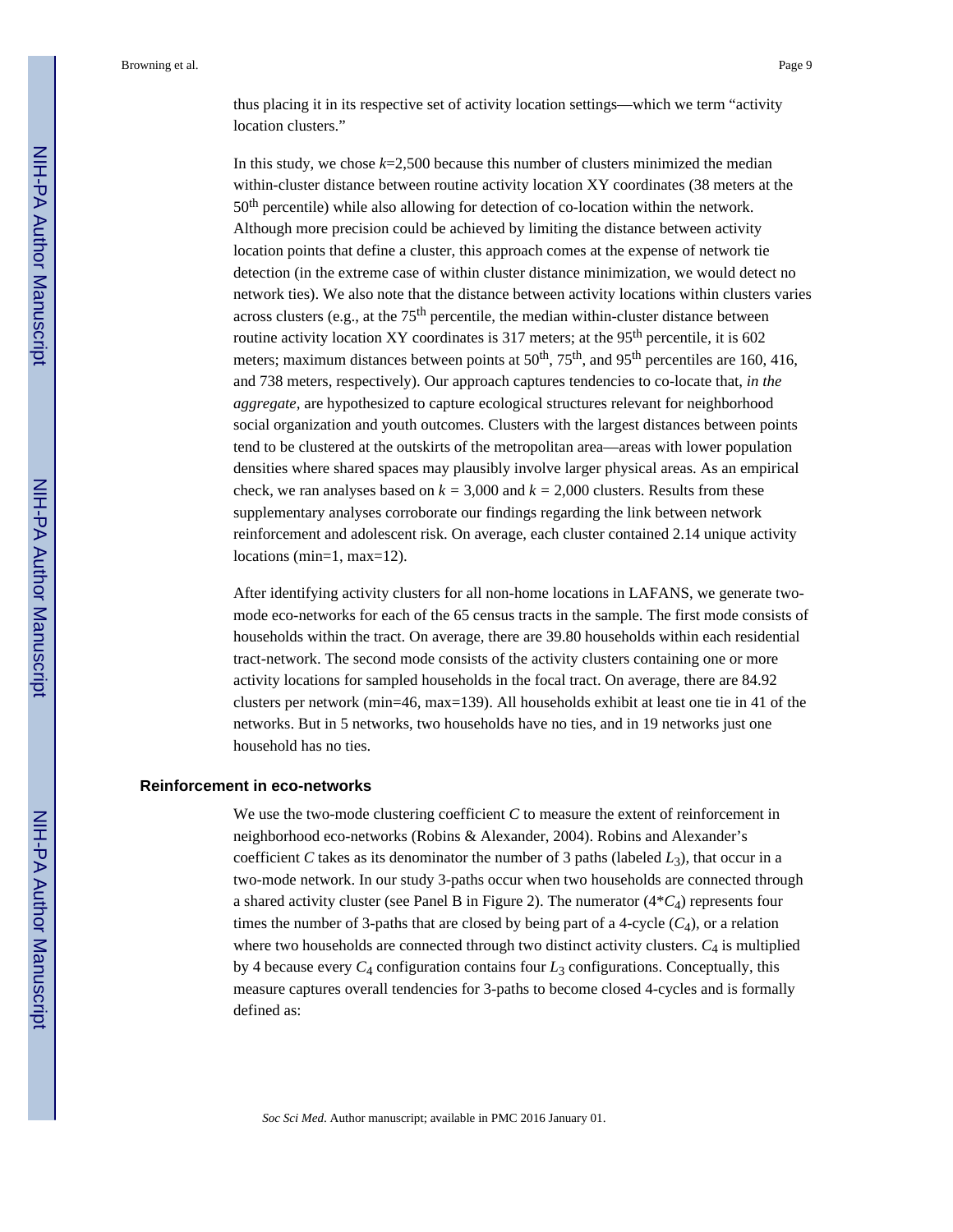$$
C = \frac{4*C_4}{L_3} * 100
$$

This measure varies between 0 to 100, with 100 indicating that all 3-paths in the network are closed (i.e., are 4-cycles). This percentage-based measure (controlling number of activity locations) facilitates comparison of reinforcement across multiple networks (Entwisle et al 2007), but we also consider alternative measures.

#### **Neighborhood mediators**

We measure *neighborhood collective efficacy* by combining information from three subscales asked of RSAs. First, *social cohesion/trust* includes items gauging respondents' agreement with 5 statements such as "neighbors generally don't get along" and "people in this neighborhood can be trusted." Responses ranged from 1 ("strongly disagree") to 5 ("strongly agree"), with items reverse-coded to indicate higher levels of trust/cohesion. Second, *informal social control* assesses the likelihood neighbors would intervene on behalf of the public good in 3 different situations including children spray-painting graffiti, children loitering, and children showing disrespect to an adult. Responses ranged from 1 ("very unlikely") to 5 ("very likely"). The measure of collective efficacy represents the empirical Bayes (EB) adjusted intercept from a three-level IRT model with items from the two highly-correlated subscales, nested in individuals, nested in census tracts (multilevel reliability = .90). Sampson et al. (1997) provide more information on the IRT approach to measuring neighborhood collective efficacy. *Intergenerational closure* includes 5 items capturing bonds between neighborhood adults and children within the neighborhood. Items measure agreement with statements such as "there are adults in the neighborhood that children can look up to" and "parents in this neighborhood know their children's friends." Responses ranged from 1 ("strongly disagree") to 5 ("strongly agree"). The final measure is the EB adjusted intercept from a three-level IRT model comprising intergenerational closure items nested in individuals, nested in neighborhoods (reliability=.85).

#### **Individual-level control measures**

We include several individual-level variables that potentially confound the association between eco-network closure and adolescent health-risk behavior outcomes. A binary measure of *unsupervised socializing* indicates whether the adolescent frequently attends parties with his or her friends  $(0 = no, 1 = yes, as self-reported by the adolescent respondent).$ Two variables capture family processes that are potentially associated with health-risk behavior. The first measure, *parental warmth,* taps parent-child affective bonding. Adolescent respondents were asked how often their mother (1) praises them for doing well, and (2) helps them with things that are important to them. These questions then were asked in reference to the father figure (if present). Responses ranged from 1 ("never") to 4 ("often"). To measure parental warmth, we first took the maximum values (across parents) for each paired item and took the mean of the two items.

Our second family process measure—*family conflict*—comprises six items capturing the extent of anger and violent confrontation among family members. Adolescent respondents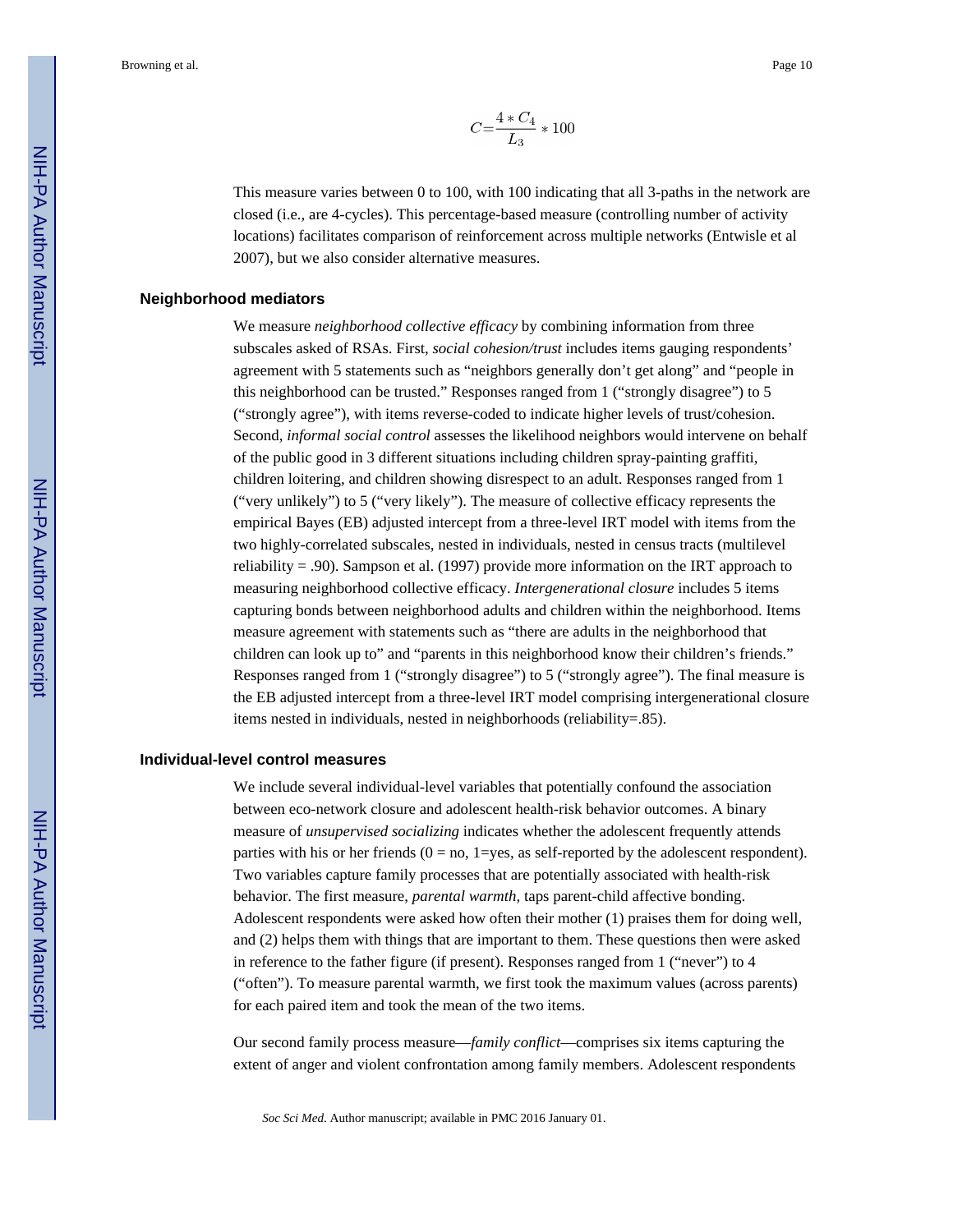indicated whether people in his or her family (1) fight a lot, (2) hardly ever lose their tempers, (3) get so angry they throw things, (4) always calmly discuss problems, (5) often criticize each other, and (6) sometimes hit each other. Responses ranged from 1 ("true") to 3 ("not true"). To measure family conflict, we first reverse-coded items 1, 3, 5 and 6 so that higher values indicate greater conflict, and then took the mean of the items (alpha=.627).

We control for several demographic characteristics of the adolescent including *age*  (continuous, in years), *race/ethnicity* (three indicators for black, white, and other, and Latino/a as the omitted reference category), *male* sex  $(0 = no, 1 = yes)$ , and *immigrant generation* (two indicators for second generation, and third or later generation, and first generation as the omitted reference category). We control for *parental education* with the education level of the PCG. Education levels ranged from 0 ("less than high school/GED") to 19 ("graduate/professional degree"). We control for *residential tenure*, which indicates whether the adolescent has lived in the same residence for 5 or more years, and for the *household's number of locations*, which consists of the number of unique geographic coordinates for household members' routine activities.

#### **Neighborhood control variables**

We include three measures of neighborhood structural characteristics (based on the 2000 Census data) commonly used in neighborhood research. First, *concentrated disadvantage* is measured using the weighted least-squares scores from a factor analysis of the following six items (Johnson & Wichern, 2002): (1) the prevalence of poverty, (2) percentage of residents employed in the secondary labor sector, (3) proportion of female-headed households, (4) unemployment rate, (5) percentage of residents employed in managerial/professional occupations (reverse coded), and (6) college attainment (reverse coded). *Residential instability* is measured with the standardized percent of residents aged five and older who have moved since 1995. We measure *immigrant concentration* with the mean of the standardized percentages of the tract population that is (1) foreign born, and that (2) do not speak English well or at all (among those aged five and older). We also include a measure of *percentage African American.*

We include a measure of neighborhood *social disorder* to capture conditions that may be associated both with withdrawal from local spatial contexts—reducing the likelihood that households share activity locations—and, potentially, adolescent risk behaviors. The social disorder scale was based on interviewer assessments of the presence of adults loitering, congregating, or hanging out; prostitutes; people selling illegal drugs; people drinking alcohol; drunk/intoxicated people; and homeless people on each block face (i.e., one side of the street for a given block) (Jones, Pebley, & Sastry, 2011). The scale was constructed based on a three-level Rasch model with disorder items at level one, block face at level 2 (controlling time of day the block face was observed—evening, morning, vs. afternoon), and census tract at level three. The final scale score is the tract-level EB residual from the level three model (multilevel reliability = .88). We also include the total *number of locations*  reported at the neighborhood level.

Finally, we include measures that capture *strong* connections between neighbors at the household and neighborhood levels (with which eco-network reinforcement may be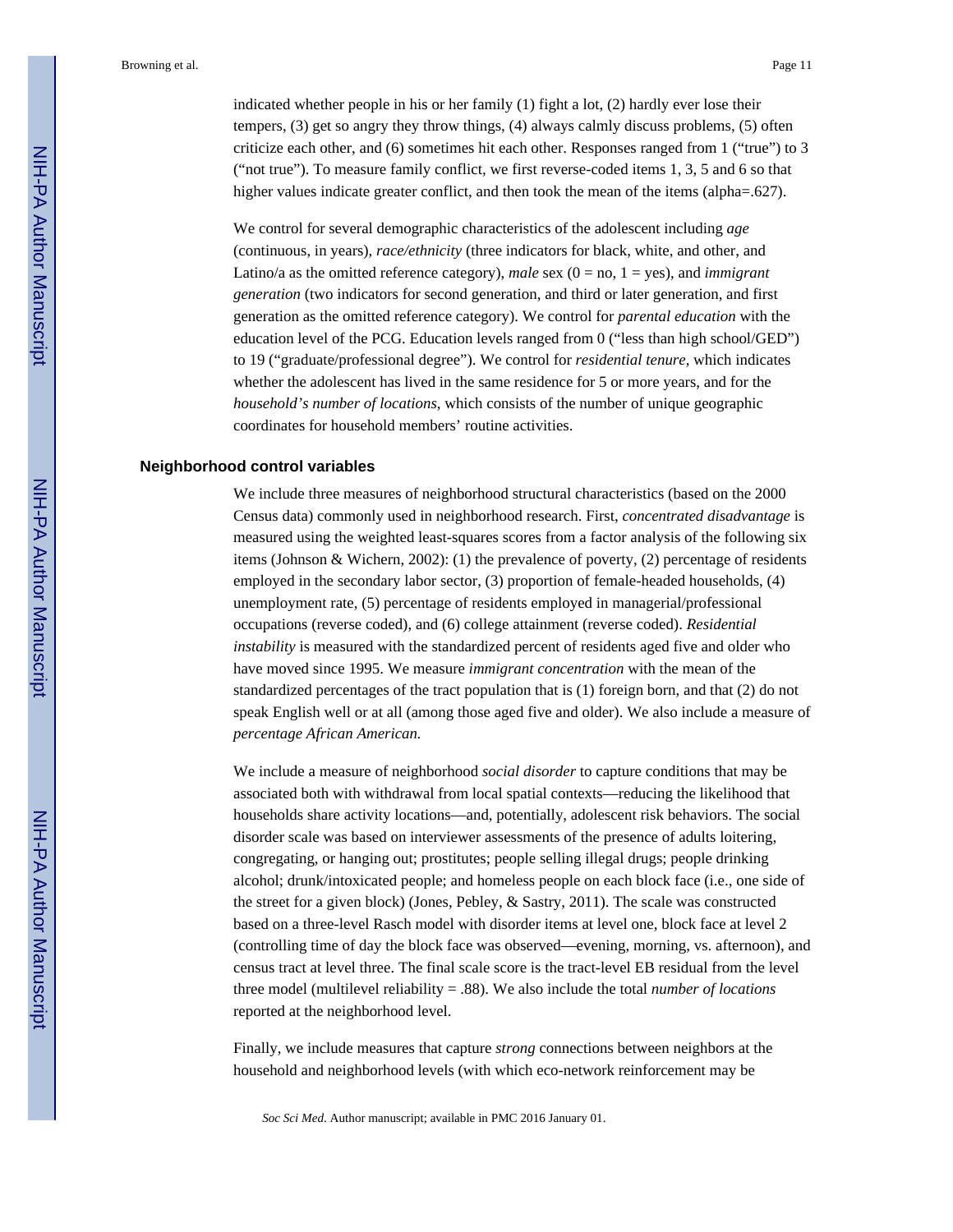confounded). *Informal social ties* includes three items indicating the RSA's social embeddedness within the informal social network of the neighborhood. This individual-level scale includes items tapping frequency of contact with neighbors, the proportion of friends living the neighborhood, and how close the RSA feels to the neighbor with whom he or she is friendliest.

The measure represents the mean of the standardized items (alpha=.625). Higher values suggest more intense relations with neighbors. We also include a measure of *neighborhood informal social ties*, which represents the mean level of informal social ties among respondents within the tract. Accounting for informal social ties at the individual and neighborhood levels helps ensure that the associations between reinforcement in econetworks and the outcomes are net of the effects of close and more frequently interacting social ties.

#### **Analytic strategy**

We multiply impute missing values for independent variables using the ICE procedure in Stata12 (Royston, 2004). To model the two multi-item scales, we employ three-level Rasch models (items nested within individuals, nested within neighborhoods) with robust standard errors. The multilevel Rasch model views the log odds of participation in any given healthrisk behavior as a function of item severity and person propensity (Frank, Cerda, and Rendon 2007; Maimon and Browning 2010; see Raudenbush, Johnson, & Sampson [2003] for a more extended treatment of the multilevel Rasch model as applied to risk behavior).

# **Results**

#### **Substance use**

Multilevel Rasch models of substance use are presented in Table 2. Intra-class correlations based on individual and tract-level variance components (1.496 and .074, respectively) from unconditional models indicated that 5% of the variance in substance use is at the neighborhood level. However, the tract level variance does not achieve statistical significance at the conventional level. Model 1 includes individual and neighborhood-level controls and eco-network reinforcement. For the sake of presentation we omit the coefficients and standard errors for individual-level variables (these coefficients and standard errors are presented in the Supplementary Appendix). We include a number of possible structural and social process confounders. Evidence of multi-collinearity emerged for concentrated disadvantage and immigrant concentration. In the LA context, these variables are highly correlated  $(r > .70)$ . We chose to include both predictors, favoring bias reduction in the coefficient for eco-network reinforcement over stable estimation of the concentrated disadvantage and immigrant concentration effects (although the effects of econetwork reinforcement are consistent with those presented when estimated with only one or the other structural covariate included in otherwise comparable models).

Coefficients for neighborhood level controls do not achieve significance with the exception of a significant negative effect of the total number of activity locations reported at the neighborhood level ( $p < .05$ ) and a positive and marginally significant ( $p < .10$ ) effect of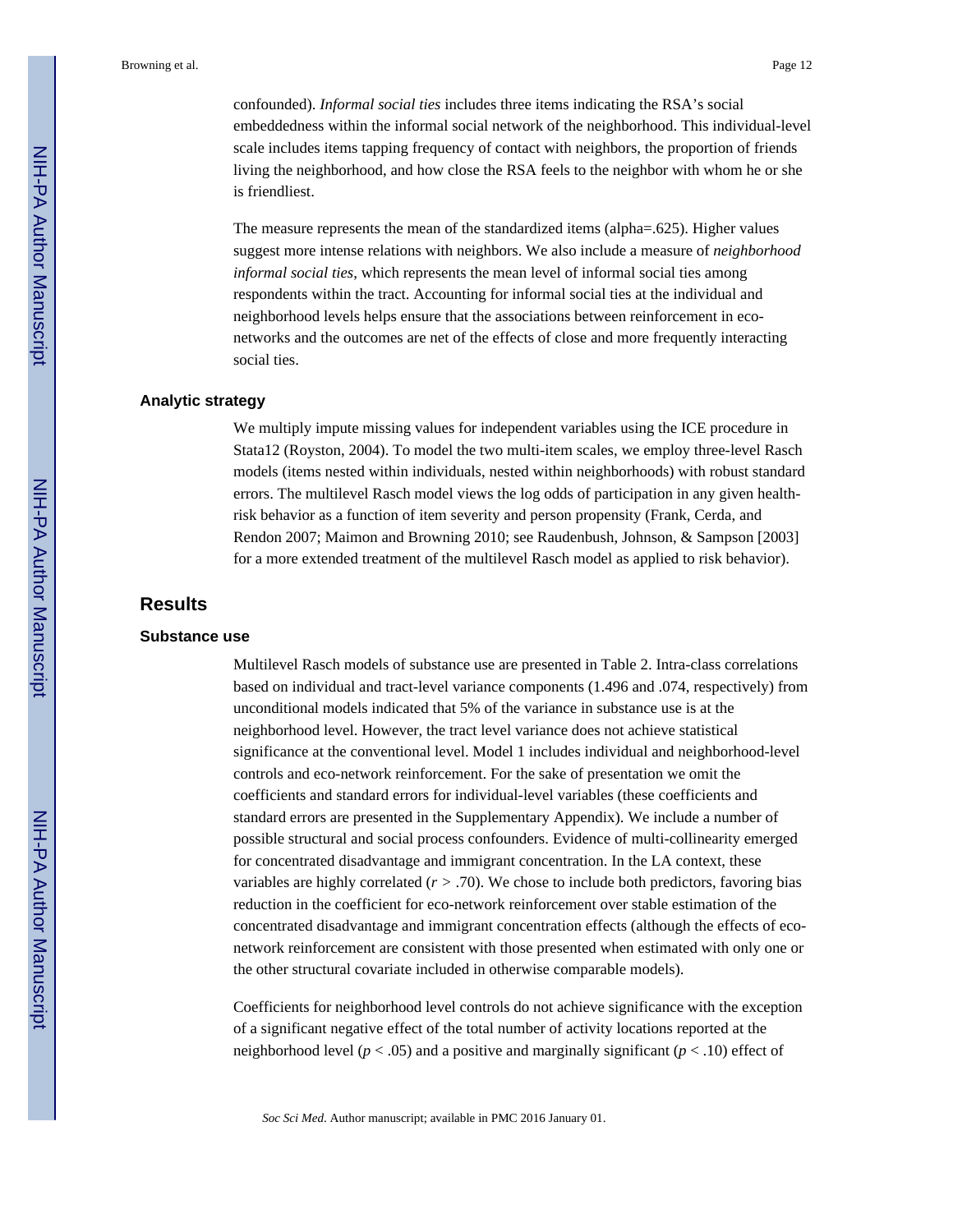social disorder on substance use. Eco-network reinforcement is negatively and significantly associated with substance use  $(p<0.01)$ , consistent with expectations. The coefficient can be interpreted as the change in the log odds of endorsing any given substance use item associated with a one percentage increase in closed three paths (4 cycles) in the tract-level eco-network. The coefficient (-.13) indicates that a one percentage increase in eco-network reinforcement is associated with a 12% decrease in the odds of substance use. Alternatively, a one standard deviation increase in eco-network reinforcement decreases the odds of substance use by 28%.

Models 2 and 3 include measures of neighborhood collective efficacy and intergenerational closure, testing the hypothesis that these neighborhood social processes independently influence substance use risk and partially mediate the effects of eco-network reinforcement. Neither intergenerational closure nor collective efficacy achieves statistical significance in these models. The coefficient for eco-network reinforcement is unchanged in magnitude and significance across both models, offering no evidence that these social process variables mediate the association between eco-network reinforcement and substance use.

#### **Delinquency/sexual activity**

Table 3 presents the results of three-level Rasch models predicting delinquency/sexual activity (hereafter "delinquency"). Intra-class correlations based on individual and tractlevel variance components (1.996 and .206, respectively) from unconditional models indicate that 9% of the variance in delinquency is at the neighborhood level. The tract level variance component is statistically significant  $(p < .05)$  in the unconditional model, but is no longer significant in models reported in Table 3 (with the inclusion of multiple neighborhood level controls). These models control for all individual-level covariates included in the models from table 2 (see Supplementary Appendix for individual-level coefficients). Model 1 includes neighborhood-level controls and eco-network reinforcement, offering evidence of a positive social disorder effect on delinquency  $(p < .01)$ , consistent with substance use findings. Eco-network reinforcement is negatively and significantly associated with delinquency  $(p < .01)$ . A one percentage increase in reinforcement leads to an 8% decrease in the odds of delinquency, and a one standard deviation increase in reinforcement leads to a 21% reduction in the odds of this outcome. Models 2 and 3 include collective efficacy and intergenerational closure, respectively. As with substance use, the coefficients do not achieve significance, offering no evidence of a protective effect of these social processes on delinquency. The coefficient for eco-network reinforcement remains unchanged across models 2-4.

#### **Alternative approaches to measurement of eco-network reinforcement across networks**

Comparison of network structural measures across networks is complicated by differences in network size and density across tracts. The relative ranking of tracts on the basis of the raw percentage of closed three paths may be problematic if this measure has different meaning across networks of varying size and density. To address this concern, we constructed an alternative measure of reinforcement that captures the extent of reinforcement within the observed network that is beyond what is expected by chance, given the number of individuals, location clusters, and ties in each eco-network. For each tract we first generated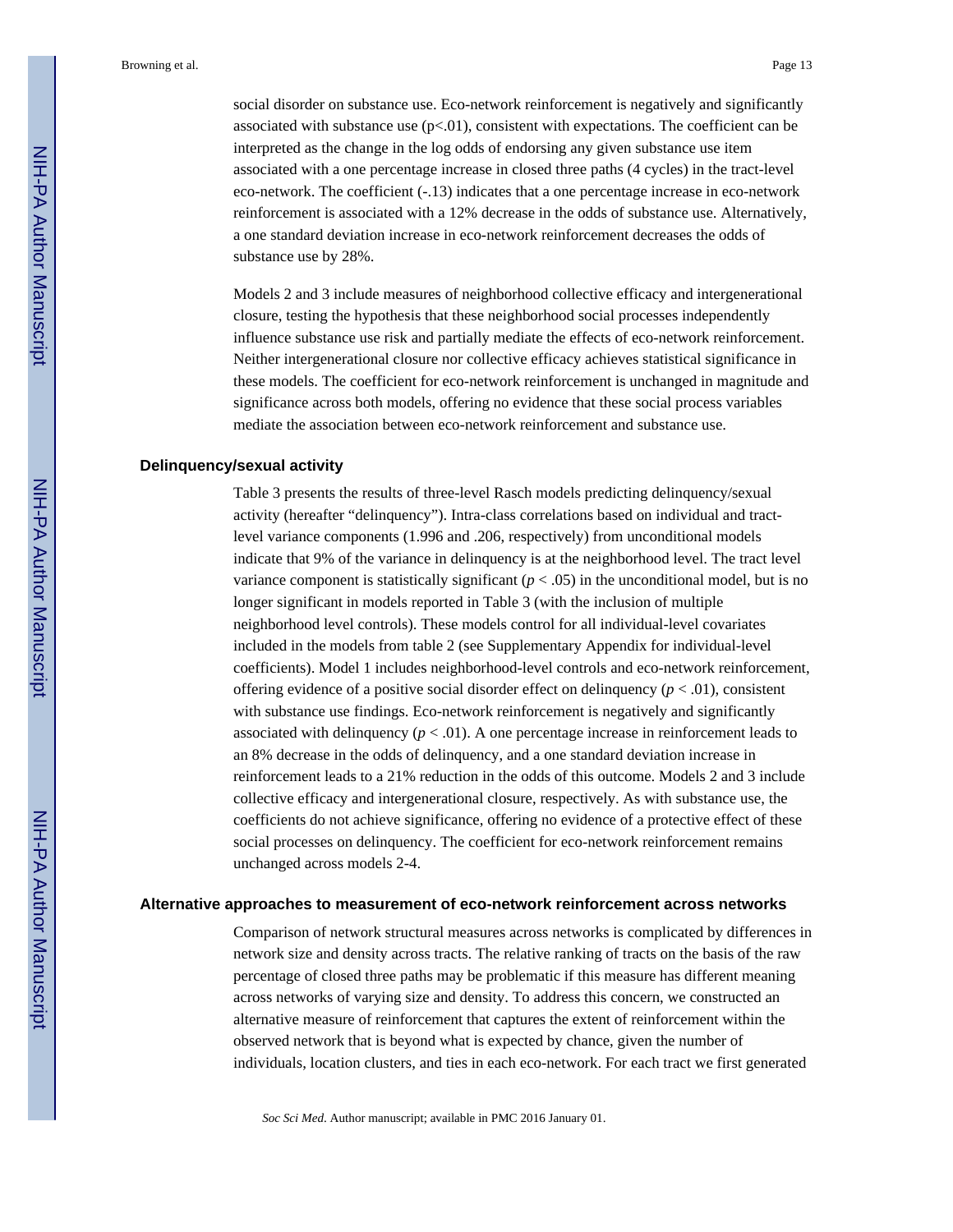1,000 random networks that maintain the number of households, activity locations, and ties that were present in the tract's eco-network. We then estimated the mean and standard deviation of reinforcement across the 1,000 random networks for each tract. The resulting mean values represent the level of reinforcement that is expected by chance, given the actual density of the eco-network. We then subtracted the mean level of reinforcement within each tract's 1,000 random networks from the level of reinforcement within the *observed* econetwork. This difference then was divided by the standard deviation of the simulated network reinforcement values in order to standardize the value for comparison across multiple networks. We estimated the effect of this alternative measure of reinforcement on substance use and delinquency/sexual activity in models that were comparable to model 1 of tables 2 and 3. Effects of reinforcement remained negative and statistically significant in these models (substance use:  $p < .05$ ; delinquency/sexual activity:  $p < .01$ ).

# **Robustness of eco-network reinforcement effects for respondents residing in disadvantaged neighborhoods**

Although we find evidence of average protective effects of reinforcement on health-risk outcomes, we also examined reinforcement effects within higher disadvantage neighborhoods in order to confirm that youth residing in these riskier contexts also experience benefits from increasing overlap in routine activity locations. We fit models comparable to model 1 of tables 2 and 3 only for respondents who were above the sample mean on neighborhood concentrated disadvantage. The effect of reinforcement remained comparable in magnitude and significance for both scales, indicating that reinforcement does not interact with neighborhood concentrated disadvantage in its effect.

In sum, results demonstrate that eco-network reinforcement exhibits robust and consistent effects on measures of both substance use and delinquency/sexual activity. These effects hold net of a host of individual/household and neighborhood controls, including a rich set of neighborhood structural measures and potentially confounding social processes. Econetwork effects on health-risk outcomes are observed above and beyond the influence of individual- and neighborhood-level social ties, which are not influential predictors of adolescent risk. Neither collective efficacy nor intergenerational closure mediated the effects of eco-network reinforcement on adolescent risk.

# **Conclusion**

To date, neighborhood research has not offered strong evidence supporting the hypothesis that neighborhood-level informal social networks provide beneficial social organizational resources for youth. Findings on the protective effects of such networks—as measured by the extent of close ties, such as those based on friendship and kinship within local neighborhoods and on the frequency of social interaction—have been equivocal at best and, in some cases, suggest such ties may lead to worse health outcomes for youth. Recent research emphasizing normative orientations toward informal social control and collective efficacy has offered more consistent evidence of a protective effect for youth outcomes. We argue, however, that the theoretical shift away from networks as sources of neighborhood social organization is premature. We point specifically to the role of spatially-intersecting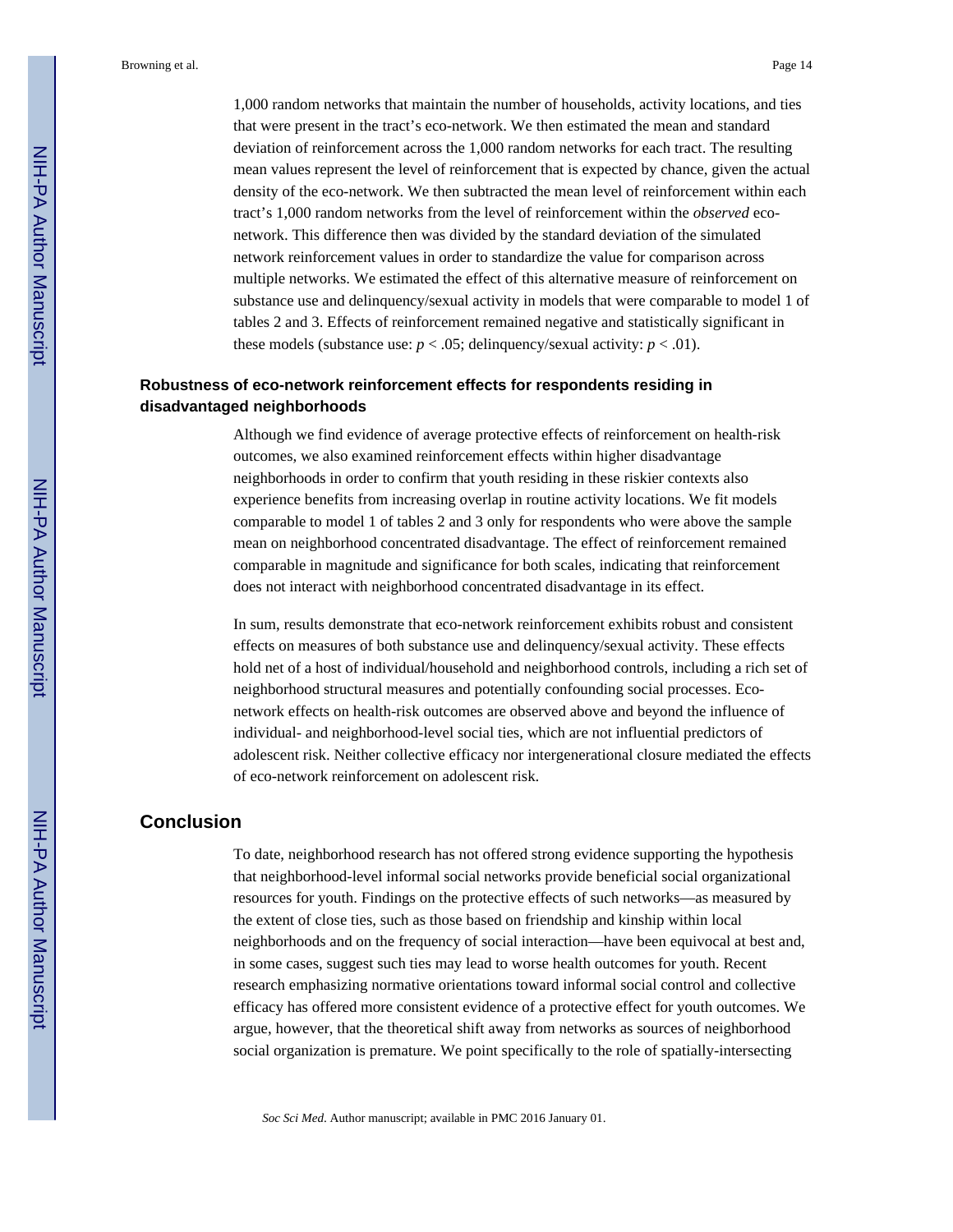conventional routine activities—eco-networks— as a source of familiarity, casual information dissemination, public trust, normative reinforcement, and monitoring. By focusing on ties between people and shared routine activity settings, our approach "spatializes" networks (Tita & Radil, 2011) that emerge from residents' patterns of interaction. Eco-networks in turn may have more direct implications for neighborhood social organization and youth outcomes compared to conceptualizations of close social network ties that neglect geographic space.

Our analyses focused on the role of reinforcement within ecological networks specifically, the extent to which households residing in each of 65 Los Angeles neighborhoods shared two or more activity locations. Our findings demonstrate the protective effects of reinforcement within eco-networks on two scales capturing substance use and delinquency/sexual activity. Increasing eco-network reinforcement was negatively and significantly associated with both health-risk behavior dimensions. The effects of reinforcement were observed above and beyond a wide range of neighborhood and individual-level controls. Consistent with extant literature, the extent of neighborhood informal social ties was not protective with respect to the adolescent behavioral health outcomes we considered. Contrary to expectations, however, measures of collective efficacy and intergenerational closure did not mediate the effects of eco-network reinforcement. Significant associations between reinforcement and the problem behavior outcomes remained after taking into account potential mediating processes. These findings suggest reinforcement may be working through intervening social processes related to everyday involvement in place-based conventional routines that are not adequately captured by our measures of collective efficacy or intergenerational closure. For instance, routine exposures of youth to neighbors engaged in conventional activities such as employment, education, and family support likely promote pro-social goals and expectations, increasing the costs of a range of health-risk behaviors. Assessing the role of eco-networks in fostering a sense of embeddedness in conventional institutions and positive expectations for the future may yield insight into the youth-level processes that account for beneficial eco-network effects. Future research capturing the social-psychological dimensions of this process may help shed light on the mechanisms through which eco-networks operate to influence adolescent outcomes.

In addition, eco-network reinforcement also may promote health and well-being by enhancing youths' sense of security and reducing stress. At the individual-level, youth's exposure to neighbors engaged in co-located routinized activities enhances ontological security by promoting a sense of predictability within and across contexts of interaction (Giddens, 1990; Frohlich et al., 2001; Hawkins & Maurer, 2011). Lacking such security, adolescents may be more likely to experience mistrust and stress associated with their daily activities, thus increasing the likelihood of coping activities such as substance use, delinquency, risky-sexual behavior, and other adverse behaviors. Finally, eco-networks that integrate local institutions and service agencies into residents' informal activities may lead to information dissemination regarding various resources, such as local health-related services. These potential mechanisms highlight the importance of capturing *youth*  perceptions of local neighborhood social organization (e.g., trust, safety) more directly as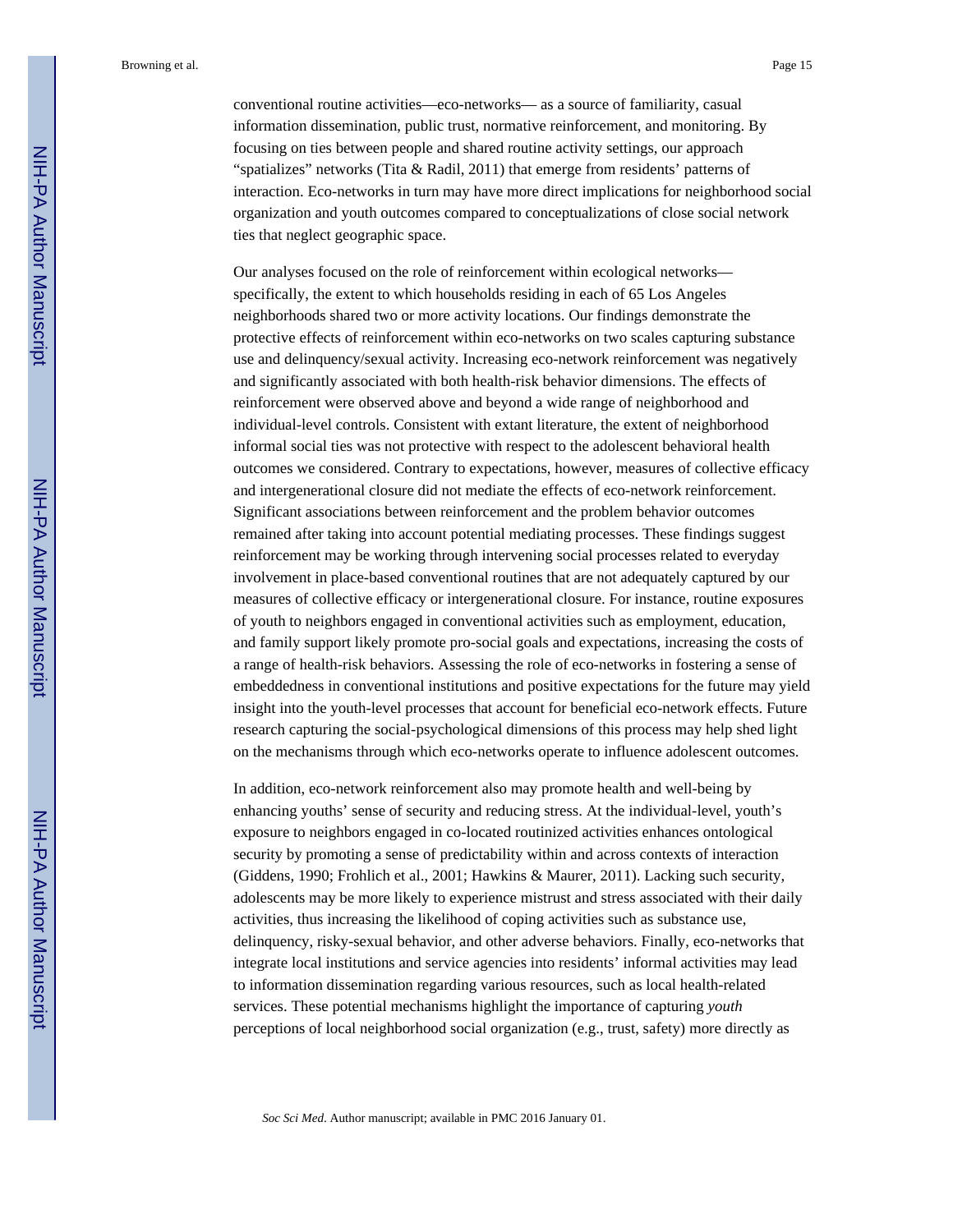well as patterns of youth integration into local institutions and health behavior-related services.

Although LAFANS currently offers the most comprehensive activity space information available in a large-scale neighborhood-based social survey, our analyses are limited in several respects. The relatively small number of geo-coded locations provided by respondents inevitably represented the entire household activity space incompletely, potentially biasing the representation of eco-networks. Moreover, the lack of precise information on time spent at activity space locations meant that we could not generate colocation networks by both space and time-of-day. Moreover, the core concept of a "tie" in our eco-network framework can be highly variable—from fleeting "familiar stranger" contacts to, potentially, more enduring, closer contacts. More detailed information regarding the timing, duration, and extent of co-presence at locations within neighborhood econetworks may provide more insight into the specific types of repeated encounters and econetwork structural patterns that most benefit health and well-being. In addition, our study relies on a sample from a single city. We therefore caution against generalizing our findings; further research informed by the eco-network approach presented here is needed to assess the extent to which our findings are unique to the Los Angeles area, or apply to other urban areas throughout the US and the rest of the world. Finally, we used only the first wave of LAFANS data, precluding analyses of change over time in the outcomes considered. Thus, the associations we observe between eco-network closure and youth outcomes cannot be interpreted as causal.

Data collection efforts increasingly are incorporating sophisticated measures of spatial exposure, for example, through the use of mobile phone-based GPS information (Browning & Soller, 2014; Palmer, 2013; Wiehe et al., 2008). These and other approaches that generate rich data on human mobility patterns will offer increasingly precise information on shared routine activities. Such data will provide an opportunity to investigate micro-level aspects of spatial exposures such as time spent at institutions, private residences, and unstructured settings. Information on network ties that integrate distinct types of places combined with data on the timing of spatial intersection will yield unprecedented insight into the ecological structure of urban spaces and their role in shaping health and well-being across the life course.

# **Supplementary Material**

Refer to Web version on PubMed Central for supplementary material.

#### **References**

- Bellair PE. Social Interaction and Community Crime: Examining the Importance of Neighbor Networks. Criminology. 1997; 35(4):677–704.
- Bellair PE, Browning CR. Contemporary Disorganization Research: An Assessment and Further Test of the Systemic Model of Neighborhood Crime. Journal of Research in Crime and Delinquency. 2010; 47(4):496–521.
- Boden, JM.; Fergusson, DM. The short and long term consequences of adolescent alcohol Use. In: Saunders, J.; Rey, JM., editors. Young people and alcohol: Impact, policy, prevention and treatment. Wiley-Blackwell; Chichester: 2011. p. 32-46.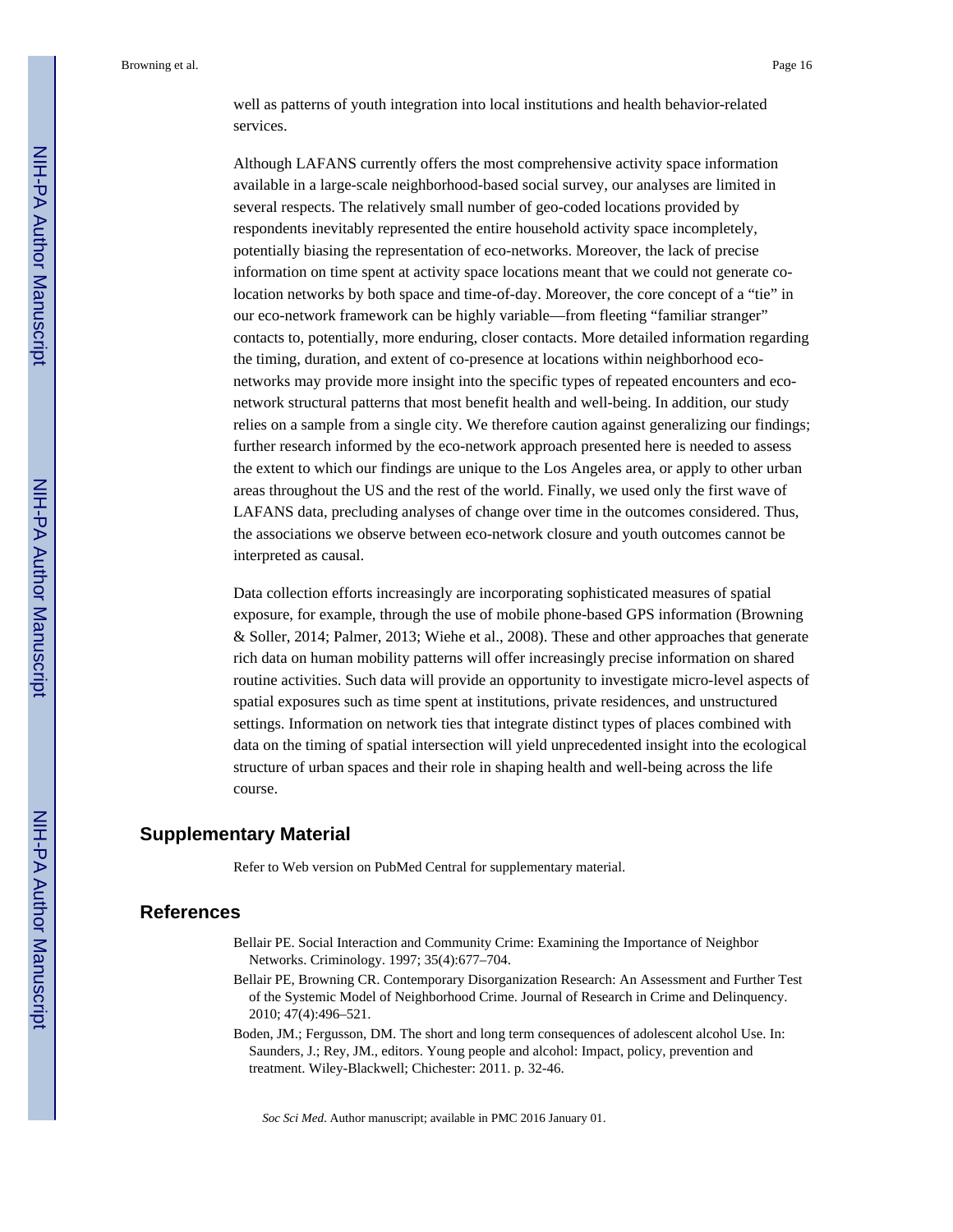- Bronfenbrenner, U. The ecology of human development: Experiments by nature and design. Harvard university press; Boston: 1979.
- Browning CR, Dietz RD, Feinberg SL. The Paradox of Social Organization: Networks, Collective Efficacy, and Violent Crime in Urban Neighborhoods. Social Forces. 2004; 83(2):503–534.
- Browning CR, Jackson AL. The Social Ecology of Public Space: Active Streets and Violent Crime in Urban Neighborhoods. Criminology. 2013; 51:795–1043.
- Browning, CR.; Jackson, AL.; Soller, B.; Krivo, L.; Peterson, RD. Ecological Community and Neighborhood Social Organization; Presented at the Annual Meetings of the American Society of Criminology; Washington D.C.. 2011.
- Browning CR, Leventhal T, Brooks-Gunn J. Sexual Initiation in Early Adolescence: The Nexus of Parental and Community Control. American Sociological Review. 2005; 70(5):758–778.
- Browning, Christopher R.; Soller, Brian. Moving Beyond Neighborhood: Activity Spaces and Ecological Networks as Contexts for Youth Development. Cityscape. 16:165–196. [PubMed: 25105172]
- Cloward, RA.; Ohlin, LE. Delinquency and Opportunity: A Theory of Delinquent Gangs. Free Press; New York: 1960.
- Coleman JS. Social Capital in the Creation of Human Capital. American Journal of Sociology. 1988; 94:S95–S120.
- Earls, FJ.; Brooks-Gunn, J.; Raudenbush, SW.; Sampson, RJ. Project on Human Development in Chicago Neighborhoods 1995-2002 [Computer file]. ICPSR13714-v1. Inter-university Consortium for Political and Social Research [distributor]; Ann Arbor, MI: 1995.
- Elliott DS, et al. The Effects of Neighborhood Disadvantage on Adolescent Development. Journal of Research in Crime and Delinquency. 1996; 33(4):389–426.
- Entwisle B, Faust K, Rindfuss RR, Kaneda T. Networks and Contexts: Variation in the Structure of Social Ties. American Journal of Sociology. 2007; 112(5):1495–1533.
- Erickson PG, Harrison LL, Cook S, Cousineau M, Adlaf EM. A comparative study of the influence of collective efficacy on substance use among adolescent students in Philadelphia, Toronto, and Montreal. Addiction Research and Theory. 2012; 20(1):11–20.
- Fischer, CS. To dwell among friends: Personal networks in town and city. University of Chicago Press; Chicago: 1982.
- Frohlich KL, Corin E, Potvin L. A theoretical proposal for the relationship between context and disease. Sociology of Health & Illness. 2001; 23(6):776–797.
- Giddens, A. The Consequences of Modernity. Stanford University Press; Stanford, CA: 1990.
- Granovetter M. The Strength of Weak Ties. American Journal of Sociology. 1973; 78(6):1360–1380.
- Hallfors DD, et al. Adolescent Depression and Suicide risk: Association with Sex and Drug Behavior. American Journal of Preventive Medicine. 2004; 27(3):224–231. [PubMed: 15450635]
- Hawkins RL, Maurer K. 'You fix my community, you have fixed my life': the disruption and rebuilding of ontological security in New Orleans. Disasters. 2011; 35(1):143–159. [PubMed: 20735461]
- Inagami S, Cohen DA, Finch BK. Non-residential neighborhood exposures suppress neighborhood effects on self-rated health. Social Science & Medicine. 2007; 65(8):1779–1791. [PubMed: 17614175]
- Jacobs, J. The Death and Life of Great American Cities. Random House; New York: 1961.
- Johnson, RA.; Wichern, DW. Applied multivariate statistical analysis. Vol. 5. Prentice Hall; Upper Saddle River: 2002.
- Jones M, Pebley AR, Sastry N. Eyes on the block: Measuring urban physical disorder through inperson observation. Social Science Research. 2011; 40(2):523–537. [PubMed: 21643484]
- Kanungo T, Mount DM, Netanyahu NS, Piatko CD, Silverman R, Wu AY. An efficient k-means clustering algorithm: Analysis and implementation. Pattern Analysis and Machine Intelligence, IEEE Transactions on. 2002; 24(7):881–892.
- Kasarda JD, Janowitz M. Community Attachment in Mass Society. American Sociological Review. 1974; 39(3):328–339.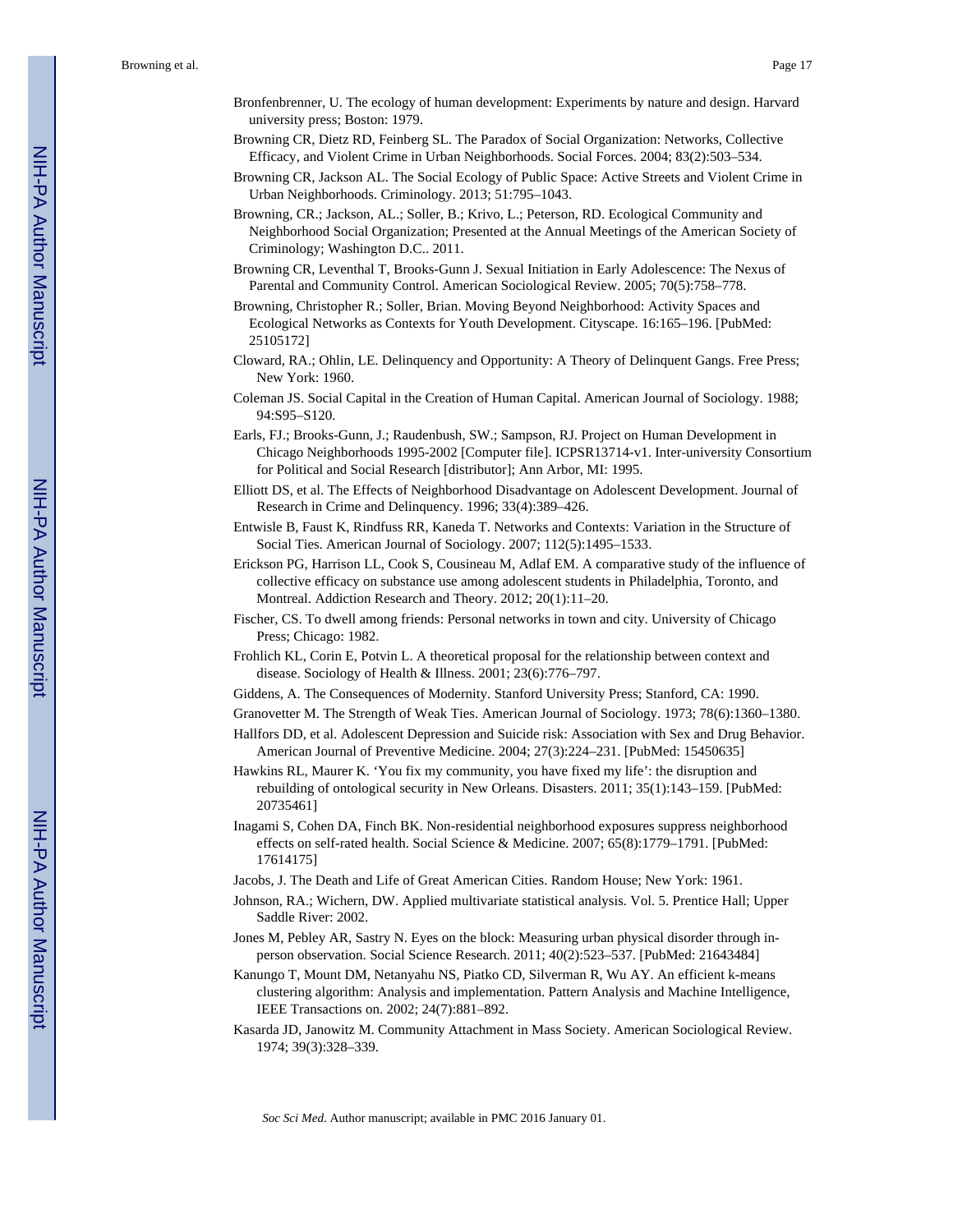- Kaufmann P, Whiteman CD. Cluster-Analysis Classification of Wintertime Wind Patterns in the Grand Canyon Region. Journal of Applied Meteorology. 1999; 38(8):1131–1147.
- Kornhauser, R. Social Sources of Delinquency. University of Chicago Press; Chicago: 1978.
- Kwan MP. From place-based to people-based exposure measures. Social Science & Medicine. 2009; 69(9):1311–1313. [PubMed: 19665828]
- Kwan, MP.; Peterson, RD.; Browning, CR.; Burrington, LA.; Calder, CA.; Krivo, LJ. Reconceptualizing Sociogeographic Context for the Study of Drug Use, Abuse, and Addiction. In: Thomas, YF.; Richardson, D.; Cheung, I., editors. Geography and Drug Addiction. Springer; New York: 2008. p. 437-446.
- Lanctôt N, Cernkovich SA, Giordano PC. Delinquent behavior, official delinquency, and gender: consequences for adulthood functioning and well-being. Criminology. 2007; 45(1):131–157.
- Leventhal T, Brooks-Gunn J. The Neighborhoods They Live in. Psychological Bulletin. 2000; 126(2): 309–337. [PubMed: 10748645]
- Maimon D, Browning CR. Unstructured Socializing, Collective Efficacy, and Violent Behavior Among Urban Youth. Criminology. 2010; 48(2):443–474.
- Massoglia, Michael. Incarceration, Health, and Racial Disparities in Health. Law and Society Review. 2008; 42:275–306.
- Meier A. Adolescent first sex and subsequent mental health. American Journal of Sociology. 2007; 112(8):1811–1847.
- Morenoff JD, Sampson RJ, Raudenbush SW. Neighborhood Inequality, Collective Efficacy, and the Spatial Dynamics of Urban Violence. Criminology. 2001; 39(3):517–558.
- Opsahl T. Triadic closure in two-mode networks. Social Networks. 2013; 35(2):159–167.
- Palmer, JR. Activity-space segregation: Understanding social divisions in space and time. Princeton University; 2013. p. 3604494150 pages
- Papachristos AV. The Coming of a Networked Criminology? Measuring Crime and Criminality: Advances in Criminological Theory. 2010; 17:101–140.
- Pattillo ME. Sweet Mothers and Gangbangers: Managing Crime in a Black Middle-Class Neighborhood. Social Forces. 1998; 76(3):747–774.
- Peterson, CE.; Pebley, AR.; Sastry, N. RAND Labor and Population Working Paper Series. 2007. The Los Angeles Neighborhood Services and Characteristics Database: Codebook.
- Rasmussen A, Aber MS, Bhana A. Adolescent coping and neighborhood violence: perceptions, exposure, and urban youths' efforts to deal with danger. American Journal of Community Psychology. 2004; 33(1-2):61–75. [PubMed: 15055755]
- Raudenbush, SW.; Bryk, AS. Hierarchical Linear Models: Applications and Data Analysis Methods. Sage Publications; Thousand Oaks, CA: 2002.
- Raudenbush SW, Johnson C, Sampson RJ. A Multivariate, Multilevel Rasch Model with Application to Self-Reported Criminal Behavior. Sociological Methodology. 2003; 33:169–211.
- Robins G, Alexander M. Small worlds among interlocking Directors: Network structure and distance in bipartite graphs. Computational and Mathematical Organization Theory. 2004; 10(1):69–94.
- Royston P. Multiple Imputation of Missing Values. Stata Journal. 2004; 4(3):227–241.
- Sampson RJ. Local Friendship Ties and Community Attachment in Mass Society: A Multilevel Systemic Model. American Sociological Review. 1988; 53(5):766–779.
- Sampson RJ, Morenoff JD, Earls F. Beyond Social Capital: Spatial Dynamics of Collective Efficacy for Children. American Sociological Review. 1999; 64(5):633–660.
- Sampson RJ, Morenoff JD, Gannon-Rowley T. Assessing "Neighborhood Effects": Social Processes and New Directions in Research. Annual Review of Sociology. 2002; 28:443–478.
- Sampson RJ, Raudenbush SW, Earls F. Neighborhoods and Violent Crime: A Multilevel Study of Collective Efficacy. Science. 1997; 277(5328):918–924. [PubMed: 9252316]
- Santelli JS, Melnikas AJ. Teen fertility in transition: recent and historic trends in the United States. Annual Review of Public Health. 2010; 31:371–383.
- Sastry N, Ghosh-Dastidar B, Adams J, Pebley AR. The design of a multilevel survey of children, families, and communities: The Los Angeles Family and Neighborhood Survey. Social Science Research. 2006; 35(4):1000–1024.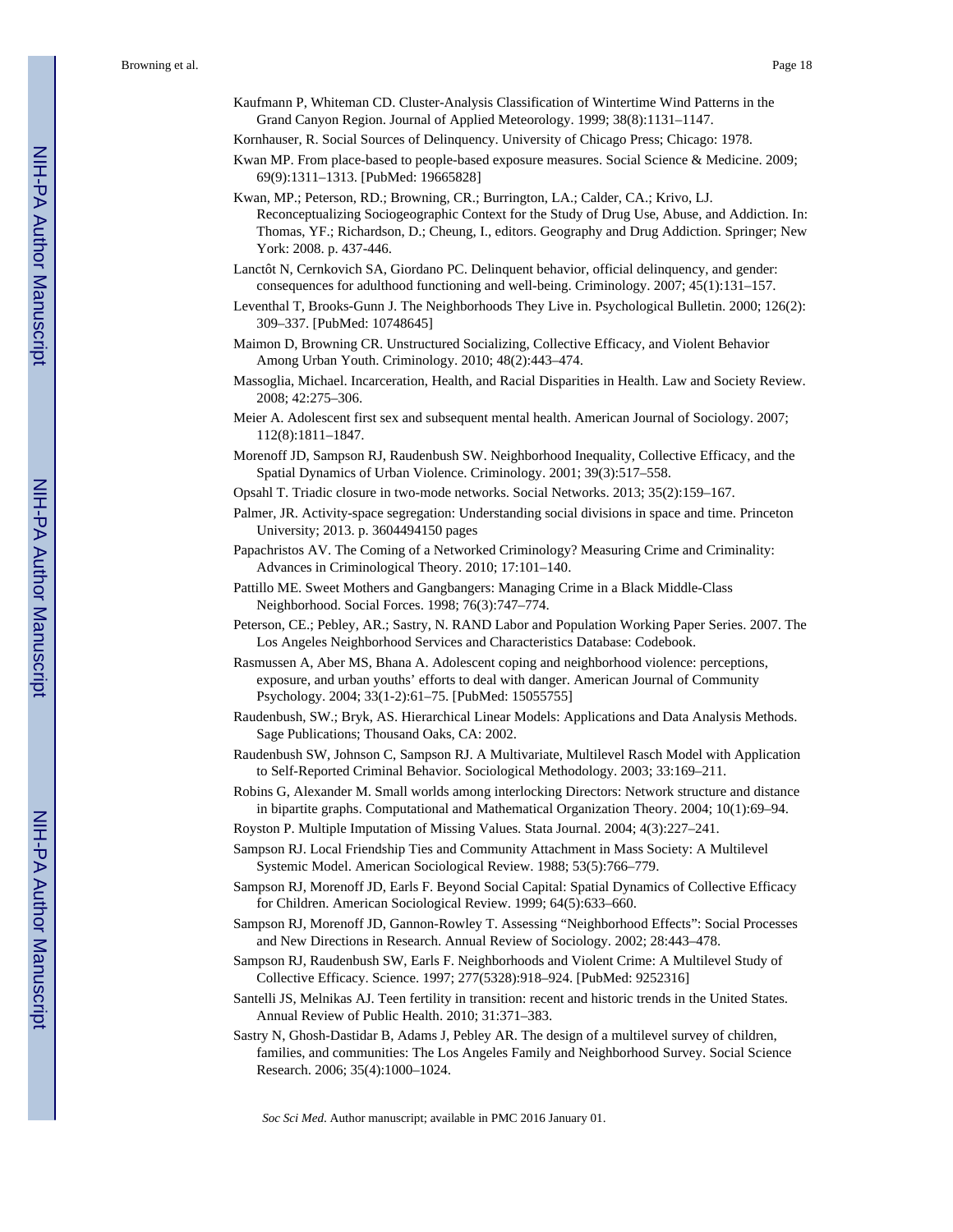- Shaw, C.; McKay, HD. Juvenile Delinquency and Urban Areas. University of Chicago Press; Chicago: 1942.
- Tita GE, Radil SM. Spatializing the Social Networks of Gangs to Explore Patterns of Violence. Journal of Quantitative Criminology. 2011; 27(4):521–545.
- Weinstock H, Berman S, Cates W. Sexually transmitted diseases among American youth: incidence and prevalence estimates, 2000. Perspectives on Sexual and Reproductive Health. 2004; 36(1):6– 10. [PubMed: 14982671]
- Wellman B. The Community Question: The Intimate Networks of East Yorkers. The American Journal of Sociology. 1979; 84(5):1201–1231.
- Wiehe SE, et al. Using GPS-enabled cell phones to track the travel patterns of adolescents. International Journal of Health Geographics. 2008; 7(1):1–11. [PubMed: 18190678]
- Wilson, WJ. The truly disadvantaged: The inner city, the underclass, and public policy. University of Chicago Press; Chicago: 1987.
- Wilson, WJ. When work disappears: The world of the new urban poor. Random House; New York: 1996.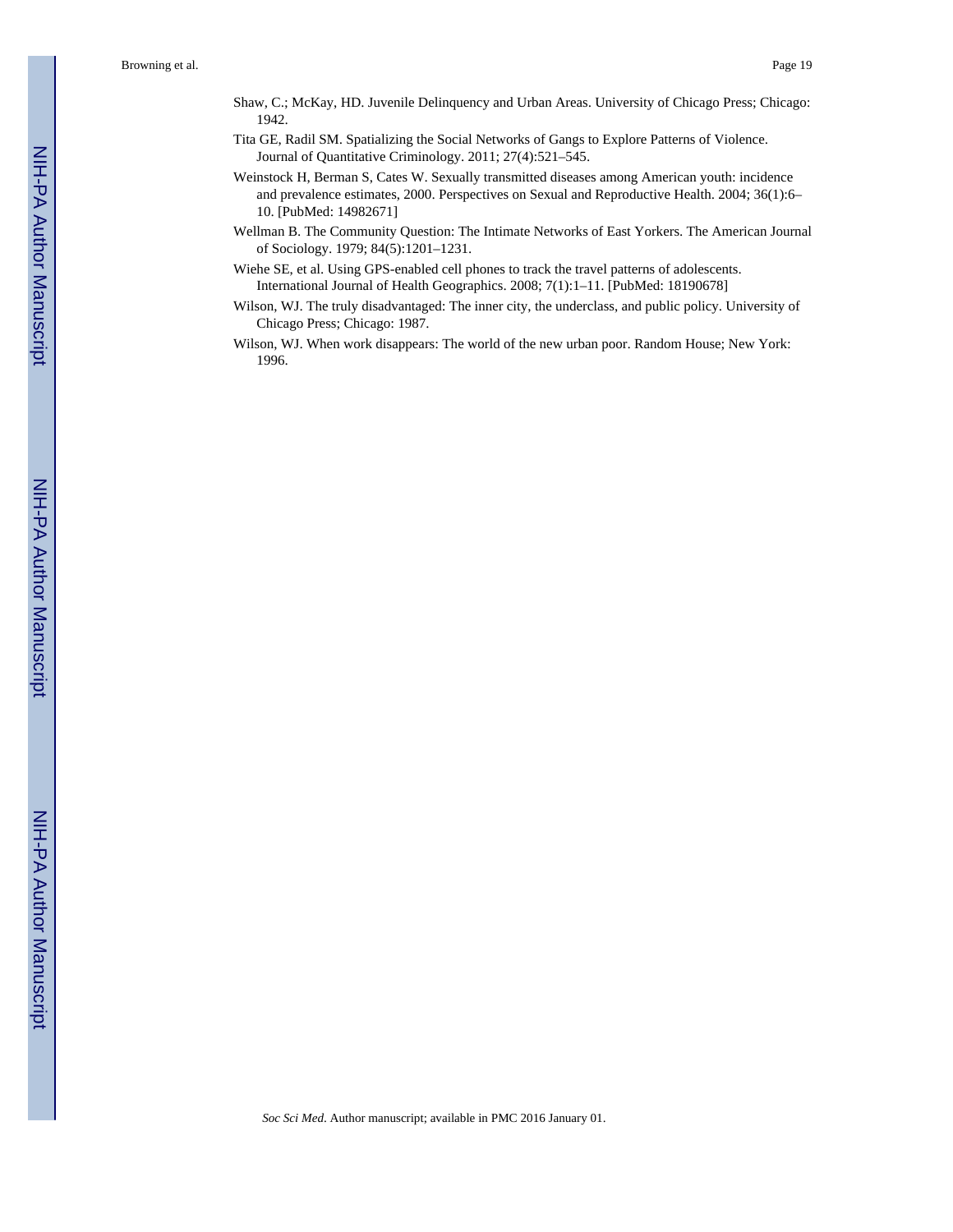# **Highlights**

Neighborhood ecological networks link residents through routine activities.

Ecological network reinforcement protects against adolescent problem behavior.

Ecological network protective effects are comparable in disadvantaged neighborhoods.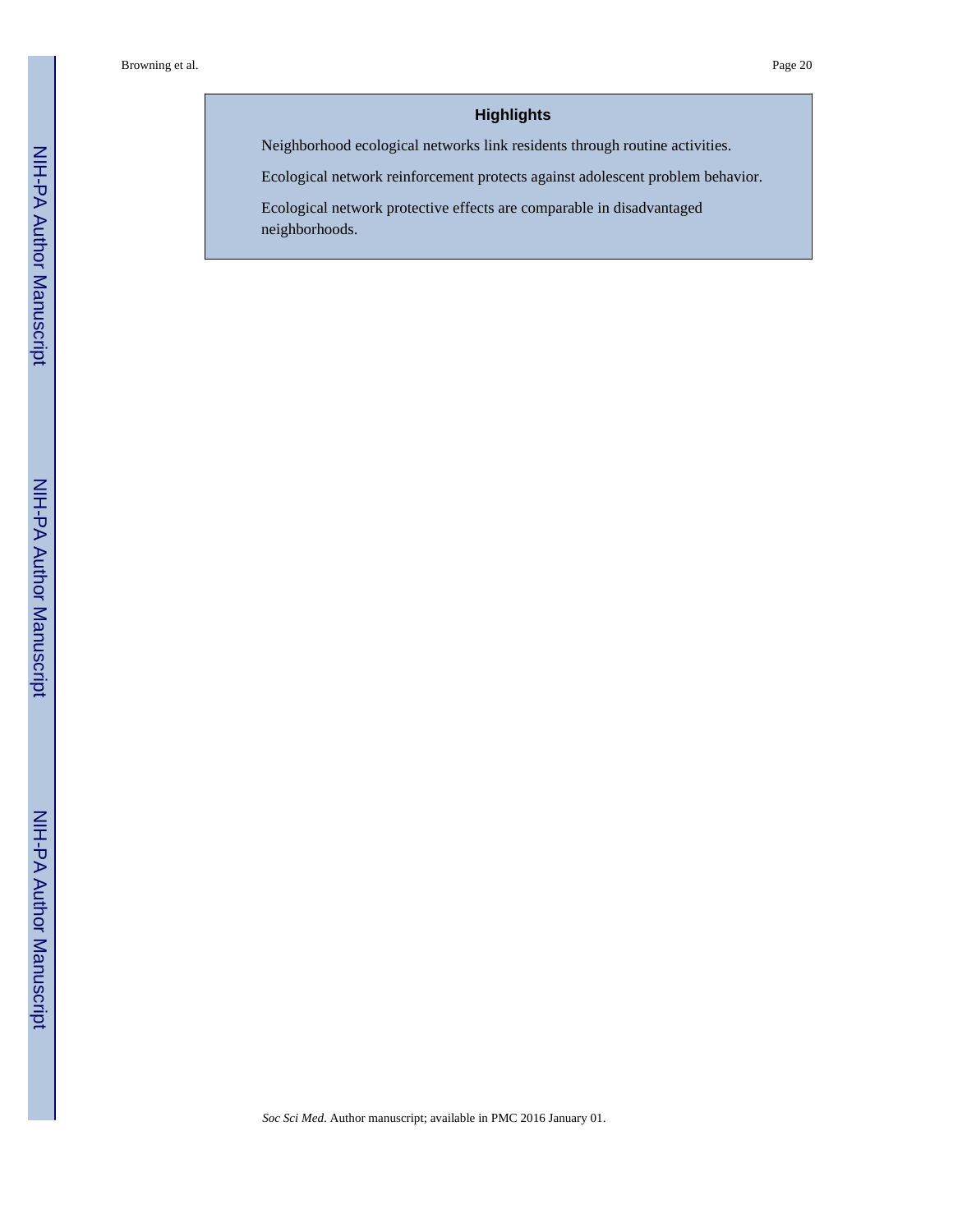

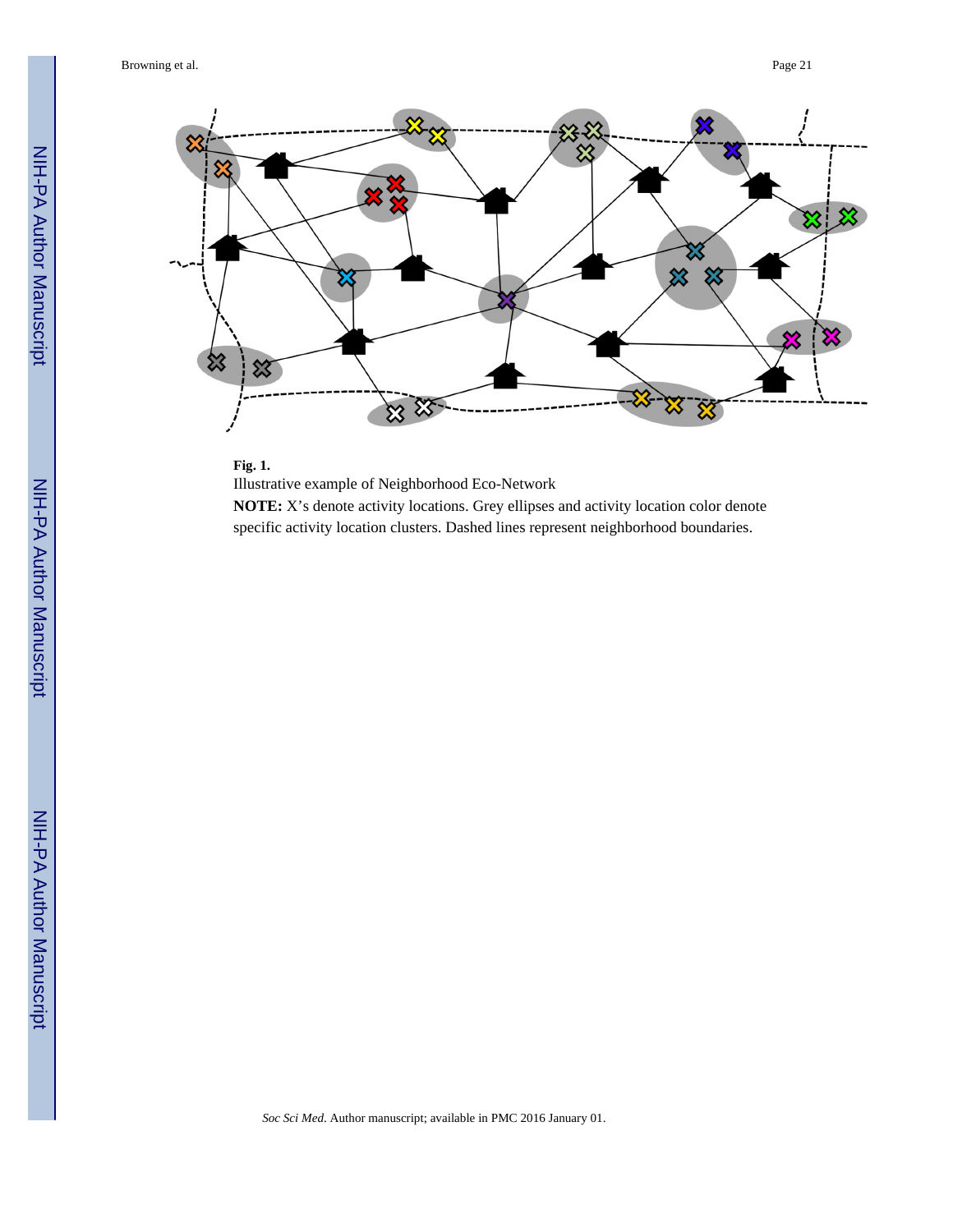

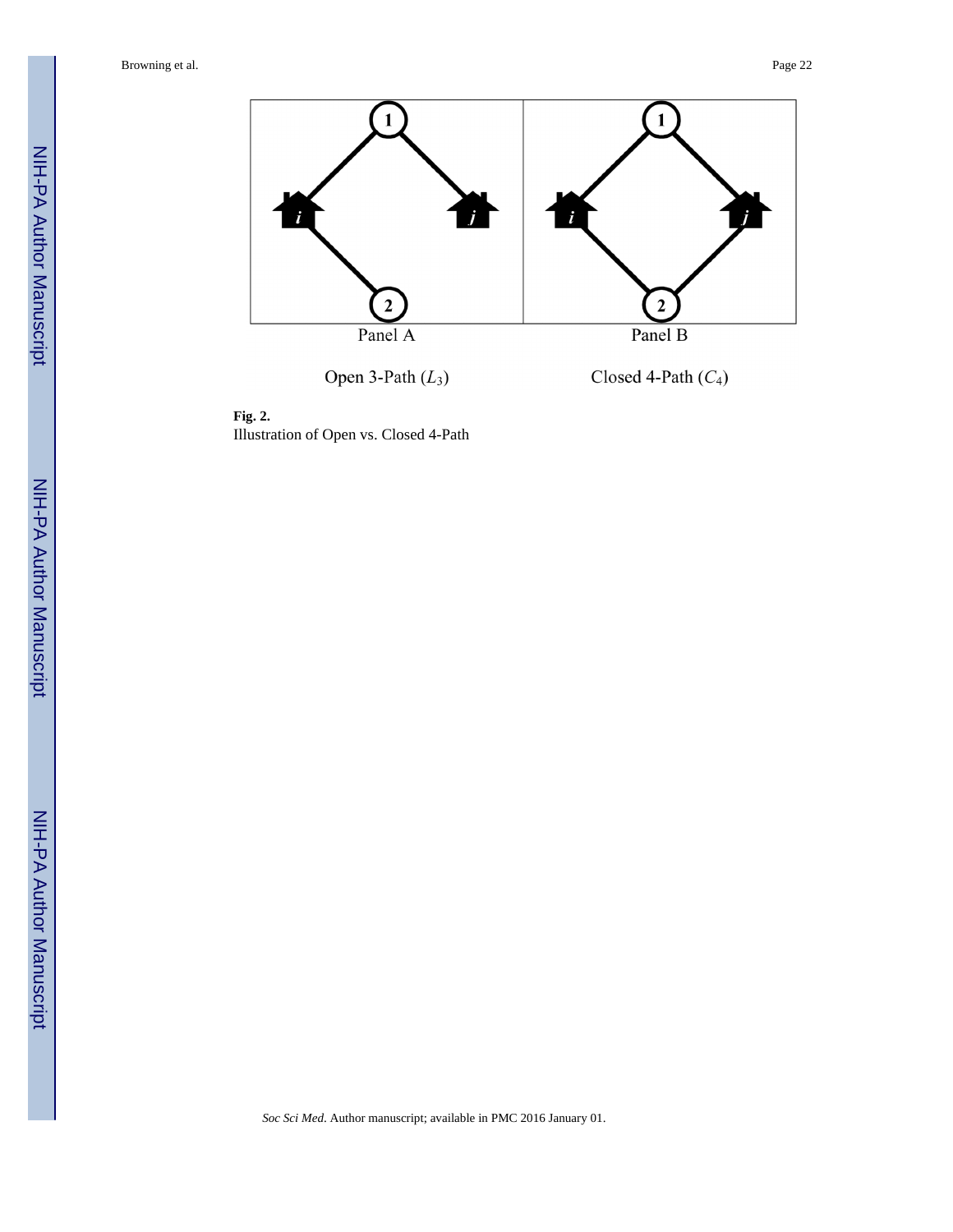#### **Table 1**

## Descriptive Statistics

| <b>Variables</b>                             | Mean  | (SD)          |
|----------------------------------------------|-------|---------------|
| <b>Dependent Variables</b>                   |       |               |
| Alcohol use (last 30 days)                   | .14   |               |
| Cigarette use (last 30 days)                 | .07   |               |
| Marijuana use (last 30 days)                 | .06   |               |
| Other drug use (last 30 days)                | .02   |               |
| Ever had sexual intercourse                  | .15   |               |
| Ever arrested                                | .09   |               |
| Ever run away from home                      | .07   |               |
| Member of a gang (last 12 months)            | .02   |               |
| Carry a gun (last 30 days)                   | .02   |               |
| Individual/Household Variables (N=822)       |       |               |
| Age                                          | 14.47 | (165)         |
| Male                                         | .51   |               |
| Race/Ethnicity (Ref.=Latino/a)               | .55   |               |
| White                                        | .24   |               |
| <b>Black</b>                                 | .11   |               |
| Other                                        | .10   |               |
| Immigrant generation (Ref.=first generation) | .24   |               |
| Second generation                            | .35   |               |
| Third or later generation                    | .41   |               |
| Primary caregiver education level            | 11.76 | (4.68)        |
| Residential tenure                           | .78   |               |
| Parental warmth                              | 3.46  | (66)          |
| Family conflict                              | 1.64  | (.41)         |
| Unsupervised socializing                     | .56   |               |
| Household's number of locations              | 4.77  | (160)         |
| Neighborhood informal social ties            | .03   | (.77)         |
| Neighborhood Variables (N=65)                |       | (2.94)        |
| Eco-network reinforcement                    | 7.79  | $\mathcal{E}$ |
| Neighborhood informal social ties            | .00   | (07)          |
| Collective efficacy                          | 3.45  | (.32)         |
| Intergenerational closure                    | 3.53  | (.26)         |
| Social disorder                              | 0     | (123)         |
| Total number of locations                    | 84.92 | 17.33         |
| Concentrated disadvantage                    | .00   | (126)         |
| Immigrant concentration                      | .00   | (110)         |
| Residential instability                      | .00   | (88)          |
| Percentage African American                  | 8.30  | (9.98)        |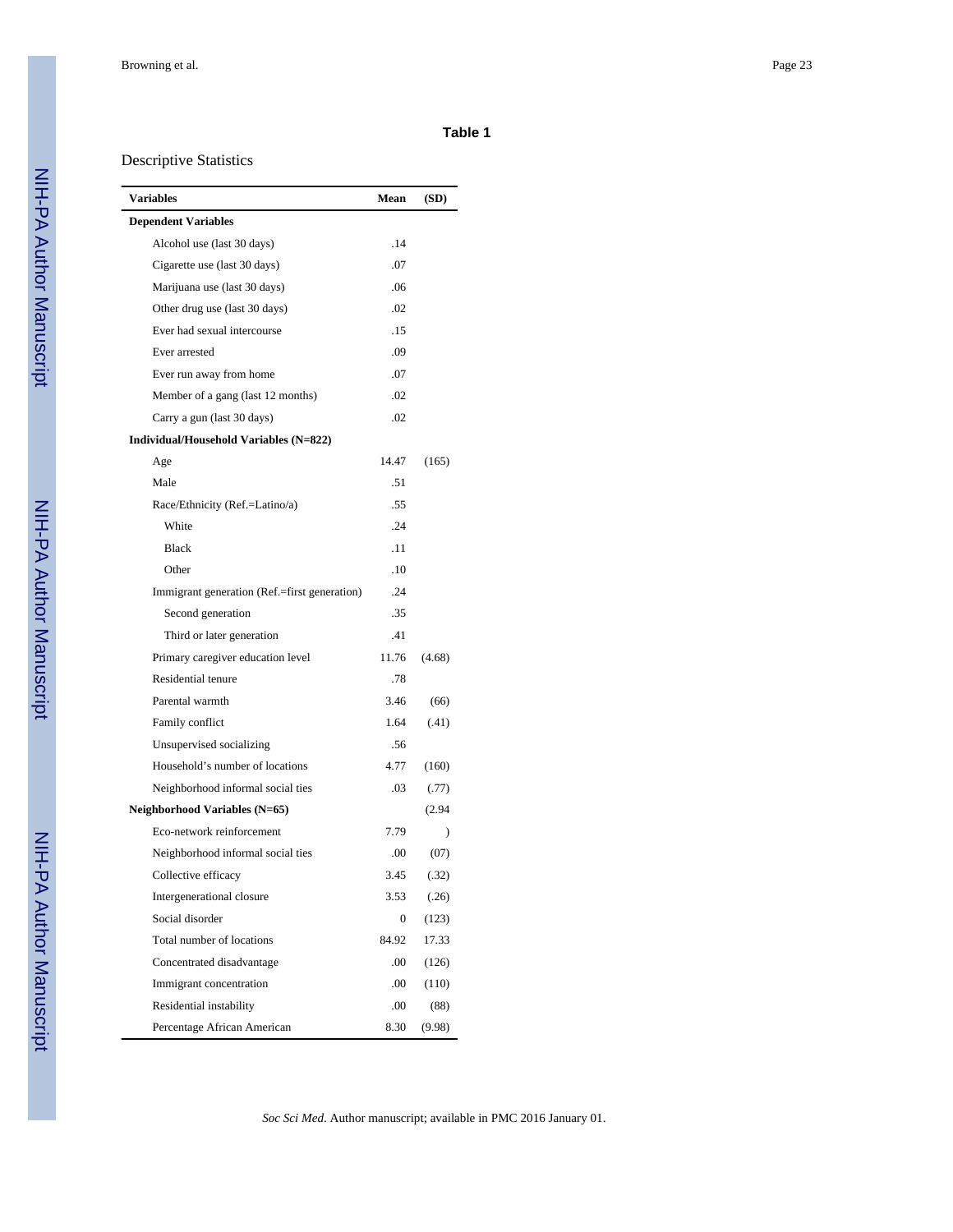#### **Table 2**

Coefficients from Three Level Rasch Models (with Robust Standard Errors) of Substance Use on Neighborhood Characteristics (Individual Level Coefficients Omitted).*<sup>a</sup>*

|                                      | Model 1                | Model 2               | Model 3                |
|--------------------------------------|------------------------|-----------------------|------------------------|
| <b>Neighborhood Variables</b>        |                        |                       |                        |
| Concentrated disadvantage            | $-.19$                 | $-.16$                | $-.21$                 |
|                                      | (.22)                  | (.24)                 | (.23)                  |
| Immigrant concentration              | $-.12$                 | $-.11$                | $-.13$                 |
|                                      | (.26)                  | (.26)                 | (.26)                  |
| Residential instability              | .08                    | .09                   | .04                    |
|                                      | (.13)                  | (.14)                 | (.14)                  |
| Percentage African American          | $-.02$                 | $-.02$                | $-.01$                 |
|                                      | (.02)                  | (.02)                 | (.02)                  |
| Number of locations                  | $-.01*$                | $-.01*$               | $-.01*$                |
|                                      | (.01)                  | (.01)                 | (.01)                  |
| Informal social ties                 | $-.19$                 | .41                   | .29                    |
|                                      | (2.11)                 | (2.20)                | (2.20)                 |
| Social disorder                      | $31 +$                 | $.32*$                | $29 +$                 |
|                                      | (.16)                  | (.16)                 | (.15)                  |
| Eco-network reinforcement            | $-.13$ <sup>**</sup>   | $-.13$ <sup>**</sup>  | $-.13$ <sup>**</sup>   |
|                                      | (.04)                  | (.04)                 | (.04)                  |
| Collective efficacy                  |                        | $-.23$<br>(.72)       | $-$                    |
| Intergenerational closure            |                        | $=$                   | $-.48$<br>(.80)        |
| <b>Item Severities (vs. alcohol)</b> |                        |                       |                        |
| Cigarette use (last 30 days)         | $-.98$ <sup>***</sup>  | $-.98$ <sup>***</sup> | $-.98$ <sup>***</sup>  |
|                                      | (.20)                  | (.20)                 | (.20)                  |
| Marijuana use (last 30 days)         | $-1.25$ ***            | $-1.25$ ***           | $-1.25$ <sup>***</sup> |
|                                      | (.21)                  | (.21)                 | (.21)                  |
| Other drug use (last 30 days)        | $-2.79$ ***            | $-2.79$ ***           | $-2.79$ ***            |
|                                      | (.29)                  | (.29)                 | (.29)                  |
| Intercept                            | $-2.42$ <sup>***</sup> | $-2.42$ ***           | $-2.42$ <sup>***</sup> |
|                                      | (.13)                  | (.13)                 | (.13)                  |
| Variance components                  |                        |                       |                        |
| Person level                         | 1.81                   | 1.81                  | 1.81                   |
| <b>Tract level</b>                   | .03                    | .03                   | .02                    |

Note: Neighborhood level n=65; person level n=830; item level n=3255.

*a* Robust standard errors are in parentheses. Coefficients for individual-level control variables are included in the Supplementary Appendix.

*\*\*\**p<.001,

*\*\**p<01,

*\** p<.05,

*+* p<. 10 (two-tailed tests).